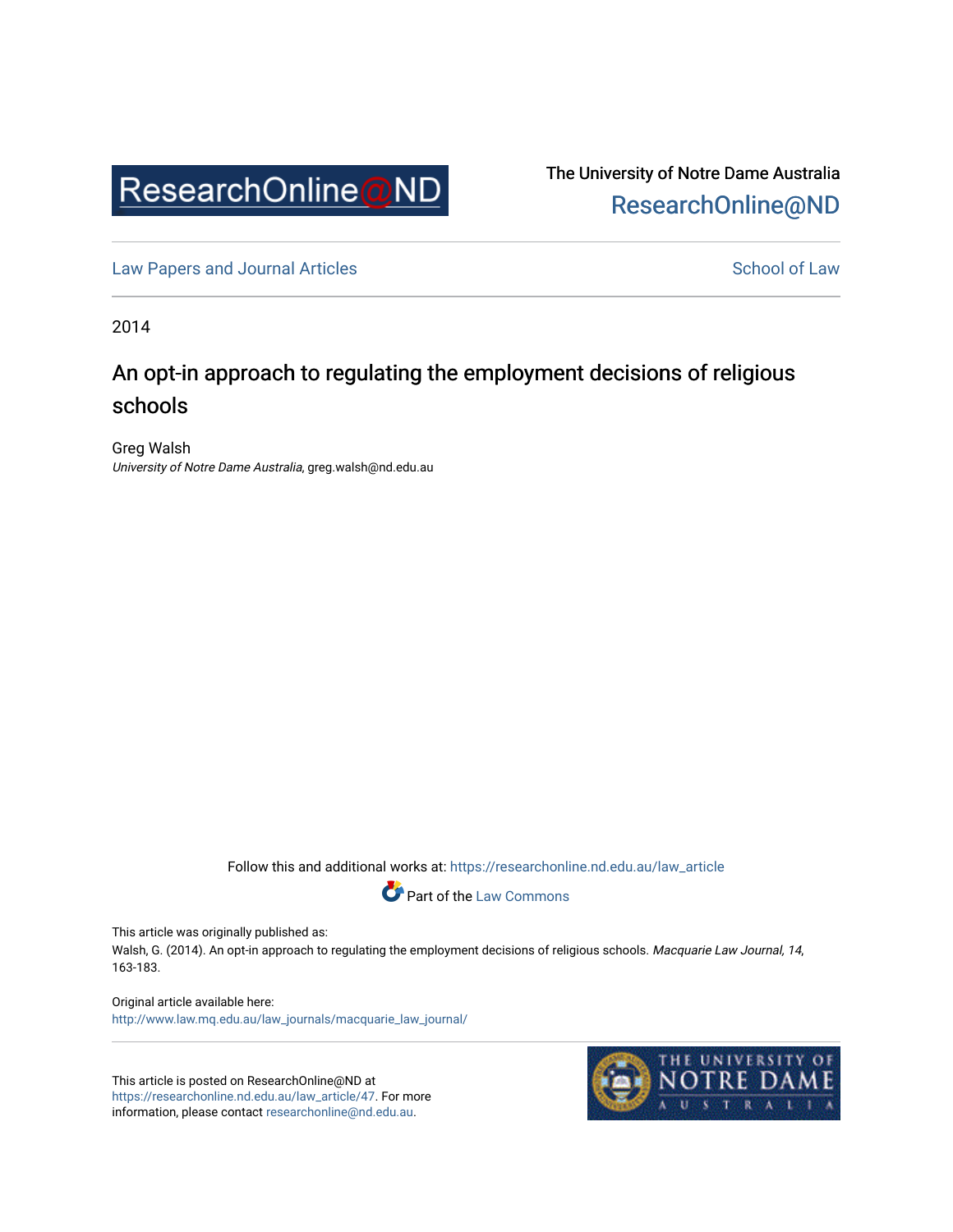# **AN OPT-IN APPROACH TO REGULATING THE EMPLOYMENT DECISIONS OF RELIGIOUS SCHOOLS**

#### GREG WALSH

*This article evaluates the merits of an opt-in approach to regulating the employment decisions of religious schools in Australia under anti-discrimination legislation. The essence of the model involves religious schools registering with the government for the specific protection they need to make employment decisions that they consider necessary due to the school's religious identity. The legislature, executive and judiciary are provided with significant supervisory roles under the proposed model to address the potential for religious schools to abuse the protections provided. The article argues that the opt-in model has the potential to more appropriately regulate the employment decisions of religious schools compared to the other approaches currently relied upon in Australia.*

#### I INTRODUCTION

It is important for the State to adopt the model that most appropriately regulates the employment decisions of religious schools under anti-discrimination legislation considering the substantial number of religious schools that exist in Australia. In 2011, for example, there were 9435 schools in Australia, comprising 6705 government schools, 1710 Catholic schools and 1020 Independent schools — the majority being religious schools  $1 -$  with the Catholic and Independent schools together employing  $10\overline{4}$  779 teachers.<sup>2</sup> The actual number of employees who could be adversely affected by the employment decisions of religious schools would be much higher than this as this figure does not include management, support or maintenance staff of these schools or the employees of educational institutions other than schools. The importance of appropriately regulating religious schools is likely to be an issue of increasing importance considering that in Australia non-government schools — the majority being religious schools are becoming more popular with the percentage of students attending non-government schools rising from 31% in 2001 to 34.6% in 2011.<sup>3</sup>

It is also necessary to appropriately regulate the area considering the importance of the different rights that are involved in any consideration of how religious schools should be regulated under anti-discrimination legislation. Of particular importance in regulating the employment decisions

l

BSc/LLB, GDLP (ANU), LLM (Syd), Senior Lecturer, School of Law, The University of Notre Dame Australia.

<sup>1</sup> Australian Bureau of Statistics, *Schools* (3 May 2012)  $\langle$ http://www.abs.gov.au/ausstats/abs@.nsf/Lookup/4221.0main+features202011>; Jennifer Buckingham, *The Rise of Religious Schools* (The Centre for Independent Studies, 2010) 4.

<sup>&</sup>lt;sup>2</sup><br>Australian Bureau of Statistics, Teaching Staff (Number) (3 May 2012)

<sup>&</sup>lt;http://www.abs.gov.au/ausstats/abs@.nsf/Lookup/4221.0main+features502011>. <sup>3</sup> Australian Bureau of Statistics, *Students* (3 May 2012)

<sup>&</sup>lt;http://www.abs.gov.au/ausstats/abs@.nsf/Lookup/4221.0main+features302011>.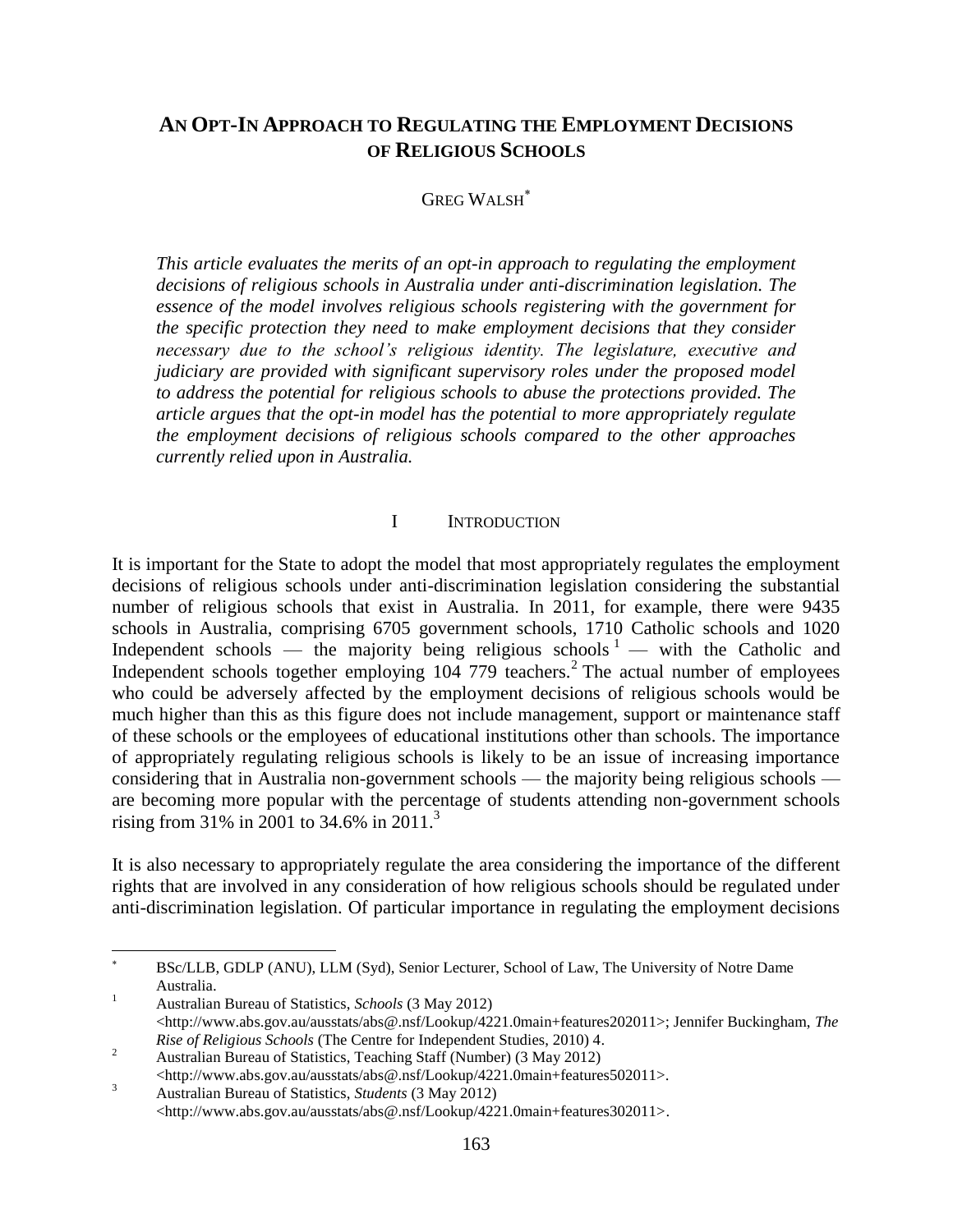of religious schools are the rights to equality and religious liberty. A failure to adopt an approach that fairly addresses the legitimate concerns of a range of individuals including employees, students, parents and adherents of the religious community on which the school is based can constitute a major violation of these two important rights. There are a range of other important considerations that would need to be considered in order to comprehensively evaluate the merits of any approach to regulating religious schools including the welfare of children, the rights of parents and minorities, human rights education, the right to privacy and freedom of association. However, a consideration of these additional factors is outside the scope of the article.

The article is structured in three main sections. Part II outlines the current approaches to regulating religious schools in jurisdictions throughout Australia. Part III provides an account of the opt-in model and an overview of its merits. Part IV addresses in detail some of the major advantages of the opt-in model.

# II CURRENT APPROACHES TO REGULATING THE EMPLOYMENT DECISIONS OF RELIGIOUS SCHOOLS<sup>4</sup>

One of the most common legislative approaches in Australia allows religious schools to make adverse employment decisions in order to avoid injury to the religious susceptibilities of religious adherents. This approach has been adopted in the anti-discrimination legislation of the Commonwealth, the Australian Capital Territory and Western Australia in almost identical language.<sup>5</sup> Additional protection<sup>6</sup> is provided to religious schools by the Australian Capital Territory to allow adverse employment decisions to be made for employment positions that involve 'the teaching, observance or practice of the relevant religion', while Western Australia provides this protection to private educational authorities for employment positions that involve the participation of the employee in any religious observance or practice'.<sup>8</sup>

 $\overline{4}$ The author has submitted another article for publication addressing the compatibility of provisions regulating the employment decisions of religious schools with the right to equality, which has a particular focus on whether the interests of religious schools can justify these kinds of provisions considering the substantial adverse impact they can have on employees and applicants. Although the two articles are substantially different there are some issues that have been addressed in a similar manner in both articles.

<sup>5</sup> *Sex Discrimination Act 1984* (Cth) ss 38(1)–(2); *Australian Human Rights Commission Act 1986* (Cth) s 3(1) (definition of 'discrimination'); *Age Discrimination Act 2004* (Cth) s 35; *Fair Work Act 2009* (Cth) ss 153(2)(b), 195(2)(b), 351(2)(c), 772(2)(b); *Discrimination Act 1991* (ACT) s 33; *Equal Opportunity Act 1984*  $(WA)$  s 73(1)–(2).

<sup>&</sup>lt;sup>6</sup> Although terms such as 'exceptions' and 'exemptions' are commonly used to refer to limitations provided to the operation of anti-discrimination legislation the terms are not used extensively in the thesis as they can suggest that the limitations are merely permissions to engage in discrimination that the government was forced to provide due to political pressure. The term 'protections' is preferred as it more accurately recognises that the limitations to the operation of anti-discrimination legislation are typically aimed at ensuring that a range of important rights are appropriately respected. For similar reasons the article avoids referring to employment decisions made by religious schools under the protections granted as acts of 'discrimination'. Such terminology is more appropriate after the relevant factors have been considered and it has been concluded that the employment decisions cannot be justified.

<sup>7</sup> *Discrimination Act 1991* (ACT) s 44.

<sup>8</sup> *Equal Opportunity Act 1984* (WA) s 66(1).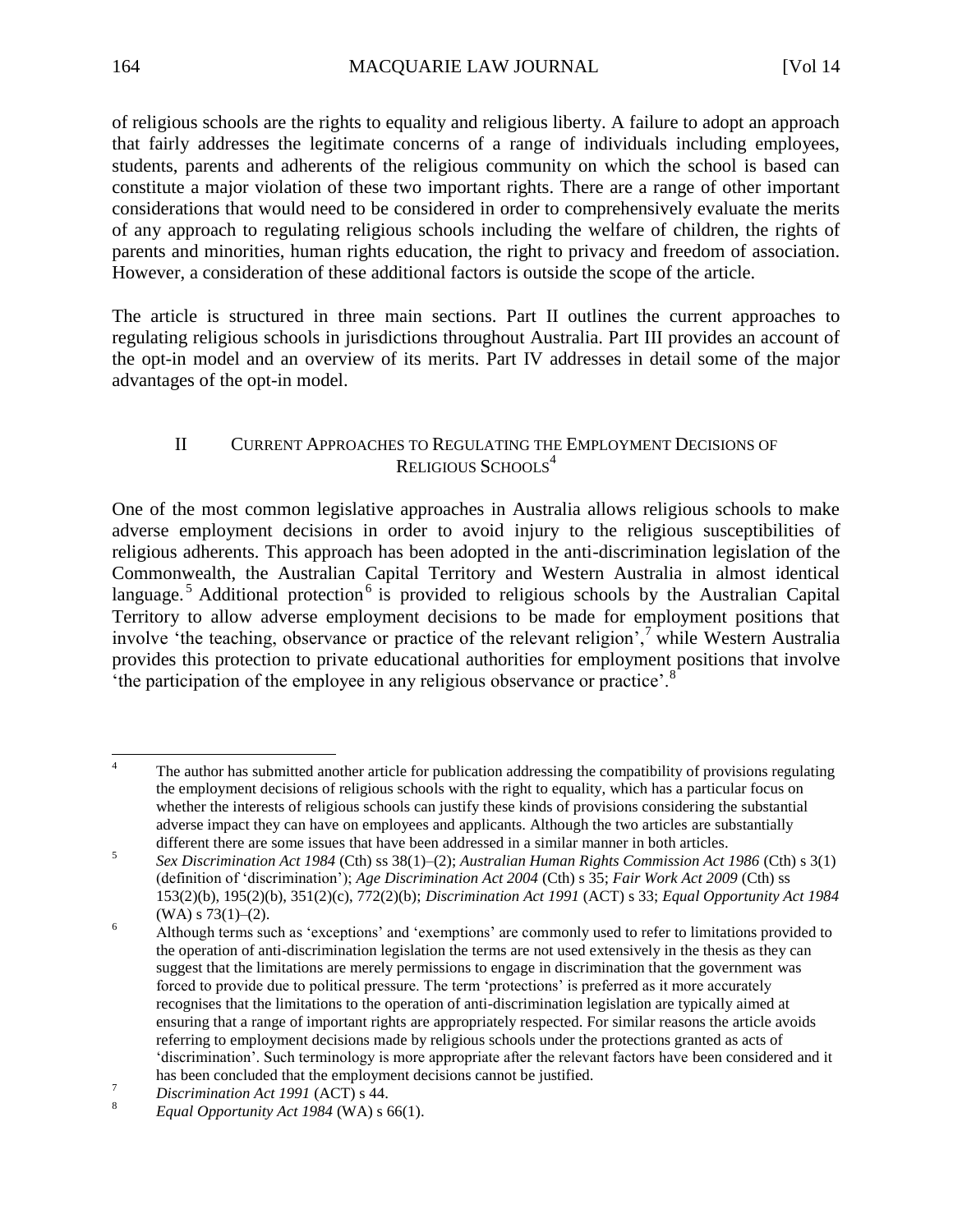A similar approach has been adopted in Victoria which provides protection to religious educational institutions for employment decisions on the basis of a person's religious belief or activity, sex, sexual orientation, lawful sexual activity, marital status, parental status or gender identity that conform to 'the doctrines, beliefs or principles of the religion' or are 'reasonably necessary to avoid injury to the religious sensitivities of adherents of the religion'.<sup>9</sup> Further protection is provided in Victoria under a general section that provides that a person does not engage in discrimination if their conduct is 'reasonably necessary for the first person to comply with the doctrines, beliefs or principles of their religion'.<sup>10</sup> The Northern Territory also protects the employment decisions of religious educational institutions if they are 'in good faith to avoid offending the religious sensitivities of people of the particular religion', but only on the grounds of sexuality and religious belief or activity.<sup>11</sup>

Queensland permits employers to declare that a genuine occupational requirement applies to employment positions, which the *Anti-Discrimination Act 1991* (Qld) specifically indicates includes 'employing persons of a particular religion to teach in a school established for students of the particular religion'.<sup>12</sup> The provisions allow a religious school to make an adverse

 $\overline{9}$ <sup>9</sup> *Equal Opportunity Act 2010* (Vic) ss 83(1)–(2).<br> **Ibid** s 84

 $\frac{10}{11}$  Ibid s 84.

<sup>11</sup> *Anti-Discrimination Act 1996* (NT) s 37A. A similar approach to a religious sensitivities test has been adopted in the United Kingdom under the *Equality Act 2010* (UK) where employment decisions for the purposes of organised religion can be made on a range of grounds if the decision is to comply with the doctrines of the religion or to avoid conflicting with the strongly held religious convictions of a significant number of the religion's followers (sch 9 pt 1 ss  $2(1)$ –(6)). For a detailed discussion of the approach adopted by the UK Parliament see Russell Sandberg, 'The Right to Discriminate' (2011) 13(2) *Ecclesiastical Law Journal* 157, 173–180; James Dingemans et al, *The Protections for Religious Rights* (Oxford University Press, 2013) 408–418.

<sup>&</sup>lt;sup>12</sup> *Anti-Discrimination Act 1991* (Qld) s 25(1). A genuine occupational requirement has also been adopted by the European Union in relation to the ground of religion where a difference of treatment is held not to constitute discrimination if 'a person's religion or belief constitute a genuine, legitimate and justified occupational requirement, having regard to the organisation's ethos': *Council Directive 2000/78/EC of 27 November 2000 Establishing a General Framework for Equal Treatment in Employment and Occupation* [2000] OJ L 303/16, art 4(2) ('*Council Directive*'). Guided by the *Council Directive* the British Parliament enacted legal provisions to allow a person with a religious ethos to make employment decisions on the basis of religion if they can show that religious identity is an occupational requirement, the requirement is a proportionate means of achieving a legitimate goal, and that the person who suffered from the adverse employment decision was unable to meet the requirement: *Equality Act 2010* (UK) sch 9 pt 1 s 3. A similar approach has also been adopted in the United States where it is lawful for an employer to hire employees on 'the basis of his religion, sex, or national origin in those certain instances where religion, sex, or national origin is a bona fide occupational qualification reasonably necessary to the normal operation of that particular business or enterprise': *Civil Rights Act of 1964*, 42 USC § 2000e–2(e)(1). Further protection is provided through a general exception for a 'religious corporation, association, educational institution, or society with respect to the employment of individuals of a particular religion to perform work connected with the carrying on … of its activities' (ibid 1(a)), a specific exception to religious educational institutions to employ persons of a particular religion: (ibid  $2(e)(2)$ ) and a Constitutional prohibition on the US government regulating the decisions of religious bodies in respect of their ministers (*Hosanna-Tabor Evangelical Lutheran Church and School v Equal Employment Opportunity Commission*, 132 S Ct 694 (2012)). For more detailed information on the scope of the constitutional and legislative protection of religious groups in the United States see Michael McConnell, 'Reflections on Hosanna-Tabor' (2012) 35 *Harvard Journal of Law and Public Policy* 821; Carolyn Evans and Anna Hood, 'Religious Autonomy and Labour Law: A Comparison of the Jurisprudence of the United States and the European Court of Human Rights' (2012) 1(1) *Oxford Journal of Law and Religion* 81, 83–94.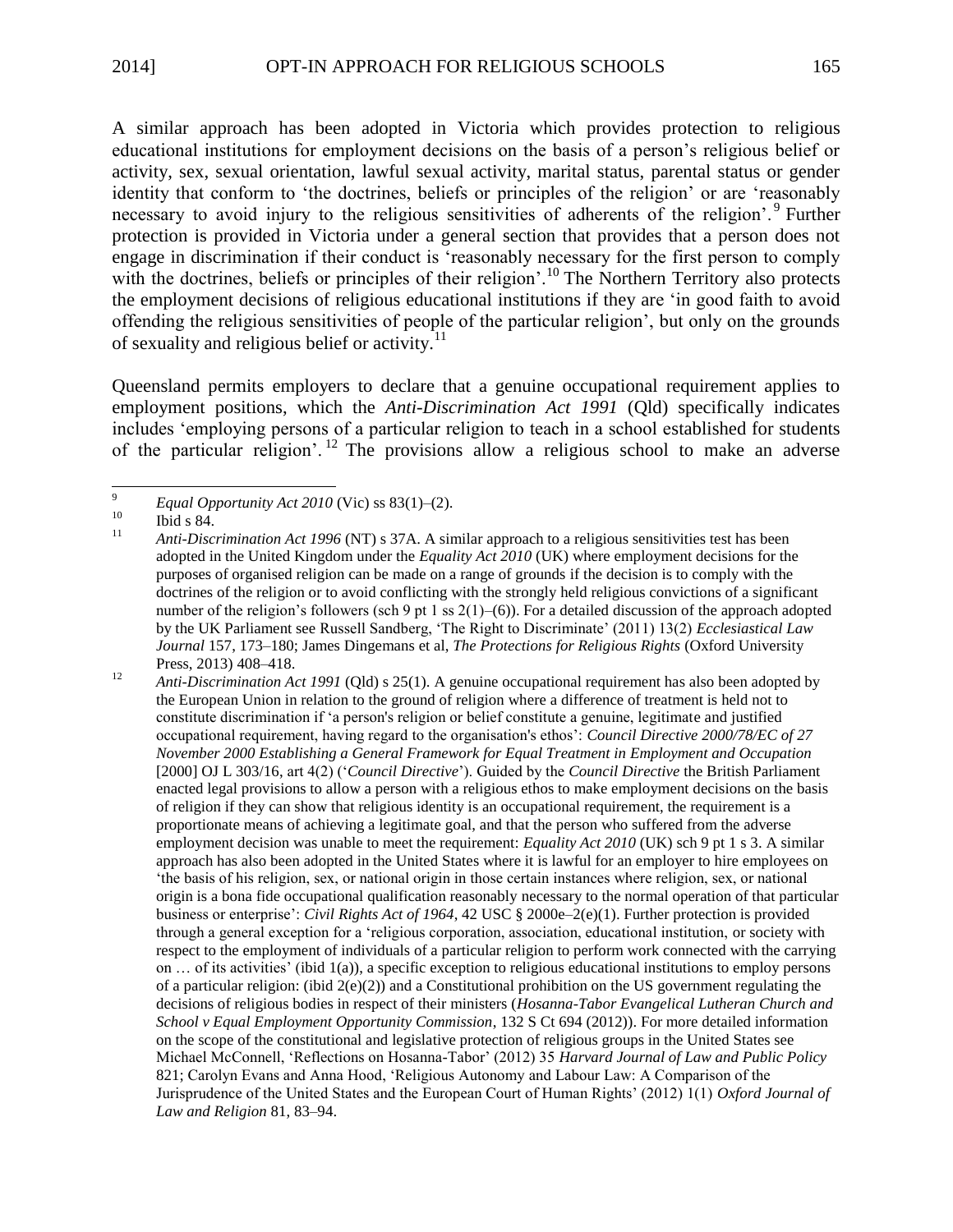employment decision that is not unreasonable against a person who openly acts in a work situation in a way that they knew or should have known was contrary to the school's religion, and it is a genuine occupational requirement that the person acts consistently with the school's religion when in the work environment.<sup>13</sup> A determination of the reasonableness of the employment decision depends on all the circumstances of the case including whether the school's conduct was 'harsh or unjust or disproportionate to the person's actions' and 'the consequences for both the person and the employer should the discrimination happen or not happen'. <sup>14</sup> A religious school is not able to make an adverse employment decision on the grounds of age, race or impairment, and the school can by agreement remove its ability to make adverse employment decisions on any ground.<sup>15</sup>

Tasmania allows a religious school to make adverse employment decisions on the grounds of religion if it is in 'order to enable, or better enable, the educational institution to be conducted in accordance with [the religion's] tenets, beliefs, teachings, principles or practices'.<sup>16</sup> A general protection is also provided for employment decisions made by persons on the grounds of religion if religious observance or practice is a 'genuine occupational qualification' for the position.<sup>17</sup> Additional protection is provided to religious institutions if they are required by their religion to 'discriminate against another person on the ground of gender'.<sup>18</sup>

South Australia protects employment decisions of religious schools made on the grounds of chosen gender or sexuality if the decision is based on the school's religion, and the school provides a written policy on its position to persons to be interviewed or offered employment and any other person who requests a copy.<sup>19</sup> Religious schools are also permitted to make adverse employment decisions in relation to persons in a same-sex domestic partnership.<sup>20</sup> Further protection is provided to bodies established for religious purposes for conduct 'that conforms with the precepts of that religion or is necessary to avoid injury to the religious susceptibilities of the adherents of that religion'.<sup>21</sup>

New South Wales provides a broad protection to any school that is a 'private educational authority', which would include the vast majority of religious educational institutions in NSW.<sup>22</sup> Under the provisions, religious schools are permitted to make employment decisions on the grounds of sex, transgender status, marital or domestic status, disability, and homosexuality that would otherwise be unlawful.<sup>23</sup> No exceptions are provided to religious schools on the grounds of race, age or a person's responsibilities as a carer.<sup>24</sup> As religion is not an attribute protected in

<sup>13</sup> <sup>13</sup> *Anti Discrimination Act 1991* (Qld) ss 25(2)–(3).

 $14$  Ibid s 25(5).

 $\frac{15}{16}$  Ibid ss 25(6)–(7).

<sup>16</sup> *Anti-Discrimination Act 1998* (Tas) s 51(2).

 $\frac{17}{18}$  Ibid s 51(1).

 $18$  Ibid s 27(1)(a).

<sup>&</sup>lt;sup>19</sup> *Equal Opportunity Act 1984* (SA) s 34(3).<br><sup>20</sup> **Ibid s 957(3)** 

<sup>&</sup>lt;sup>20</sup> Ibid s 85Z(2).

 $\frac{21}{22}$  Ibid ss 50(ba)–(c).

<sup>22</sup> *Anti-Discrimination Act 1977* (NSW) s 4 (definition of 'private educational authority').<br>23 **h**id as 25(3)(a) 28C(3)(a) 40C(3)(a) 40D(3)(a) 40TH(3)(a)

<sup>&</sup>lt;sup>23</sup> Ibid ss 25(3)(c), 38C(3)(c), 40(3)(c), 49D(3)(c), 49ZH(3)(c).<br><sup>24</sup> Ibid so 40ZYD 40V

<sup>24</sup> Ibid ss 8, 49ZYB, 49V.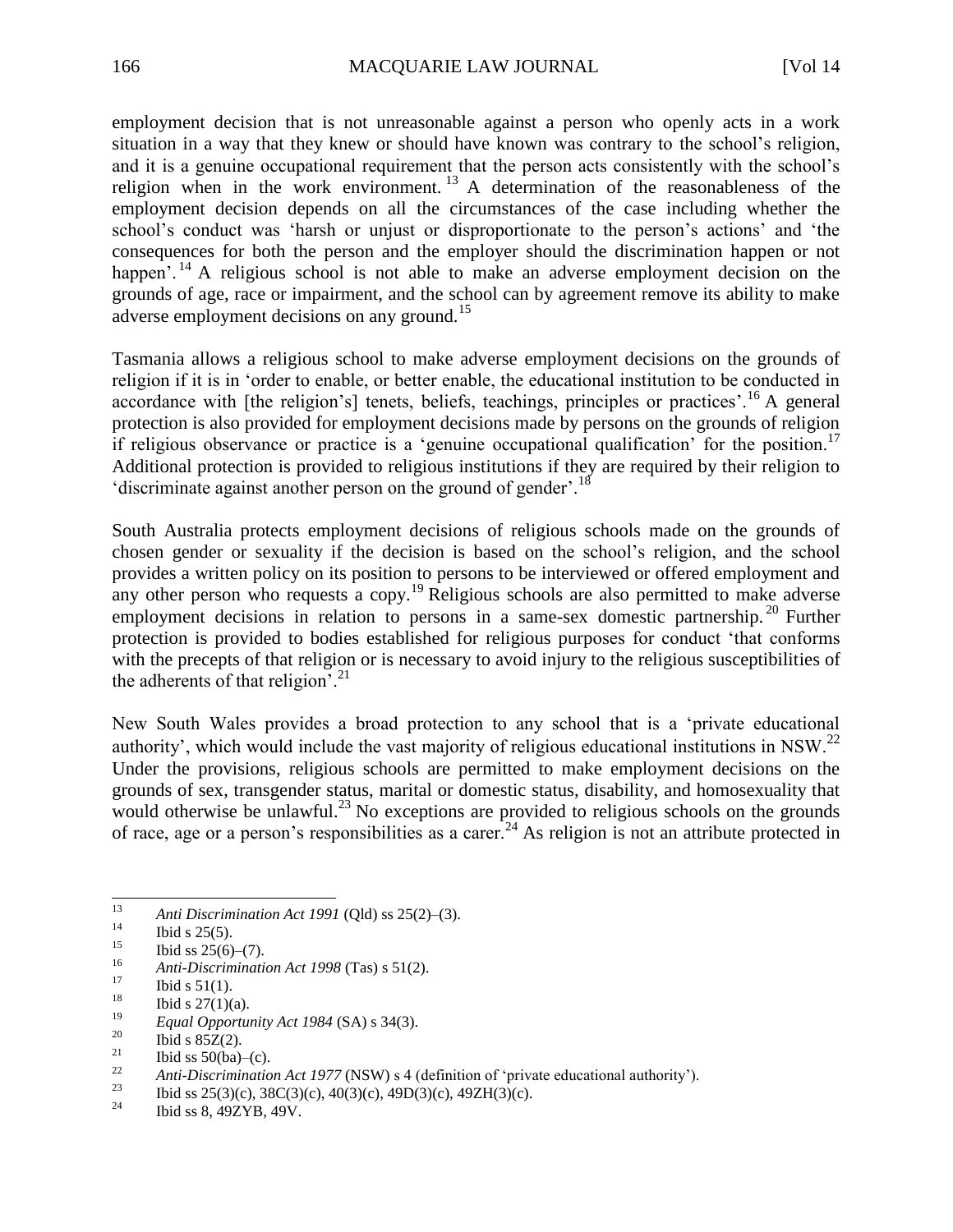the *Anti-Discrimination Act 1977* (NSW), an adverse employment decision made by a religious school on the grounds of religion does not breach the NSW Act.<sup>25</sup>

## III THE OPT-IN MODEL

Under the opt-in model religious schools can register with the government to obtain the protections for employment decisions that the school authorities consider are necessary to safeguard the religious identity and commitments of the school. The registration process would require the religious school to indicate their religion, the particular attributes on which the employment decision may need to be made in order to protect the religious commitments of the school (for example, race, gender, sexuality, marital status, etc), and whether the school wants all or only some of the employment positions to be covered by the protections provided under antidiscrimination legislation. The appropriate government body to manage the registrations of religious schools may vary between jurisdictions, although the bodies established under antidiscrimination legislation in each jurisdiction may be particularly suited to the role as they may already have a statutory function in resolving complaints concerning discrimination, undertaking investigations into the operation of the legislation, and educating the community about antidiscrimination laws.<sup>26</sup>

A key feature of the opt-in model is that the registration system is optional. The religious schools that want protections under anti-discrimination legislation are required to register, while other religious schools that do not want any protections are not required to take any action. A religious school that has registered for protections can opt-out of the protections or reduce or expand the extent of the protections at any time. Any religious school that registers for protections is required to provide the government with a document indicating the grounds on which they have sought protections and explaining their understanding of why their religious commitments require them to make employment decisions taking these grounds into account. The religious schools must ensure that this document is available for members of the public to access from their websites and from the premises of the schools.

Registration provides protection to religious schools for employment decisions made on the basis of the specified attributes if the authorities of the religious school believed in good faith that it was important to make the decision due to the religious commitments of the school. The protections cover any decision relating to employment including the decision to employ, manage,

<sup>25</sup> <sup>25</sup> Although the Act defines 'race' to include 'ethno-religious' origin—a term that includes groups such as Jews—this has been held to not allow discrimination complaints on the grounds of religion: *A on behalf of V and A v NSW Department of School Education* [2000] NSWADTAP 14, [16]. It should also be noted that section 351(1) of the *Fair Work Act 2009* (Cth) prohibits an employer from taking adverse action against an employee or prospective employee on a variety of grounds including religion. However, this prohibition is limited in its application to religious schools as the prohibitions do not apply in any jurisdiction where the conduct is not unlawful under that jurisdiction's anti-discrimination legislation: ibid  $351(2)–(3)$ . A complaint concerning an employment decision of a religious school can also be made to the Australian Human Rights Commission. Such a complaint is limited in its effectiveness as the Commission has no coercive powers and can only attempt to conciliate the matter between the parties and provide a report on the matter to the Commonwealth Attorney-General: *Australian Human Rights Commission Act 1986* (Cth) ss 31(b), 32(1)(b).

<sup>26</sup> See, eg, *Anti-Discrimination Act 1977* (NSW) ss 90, 119.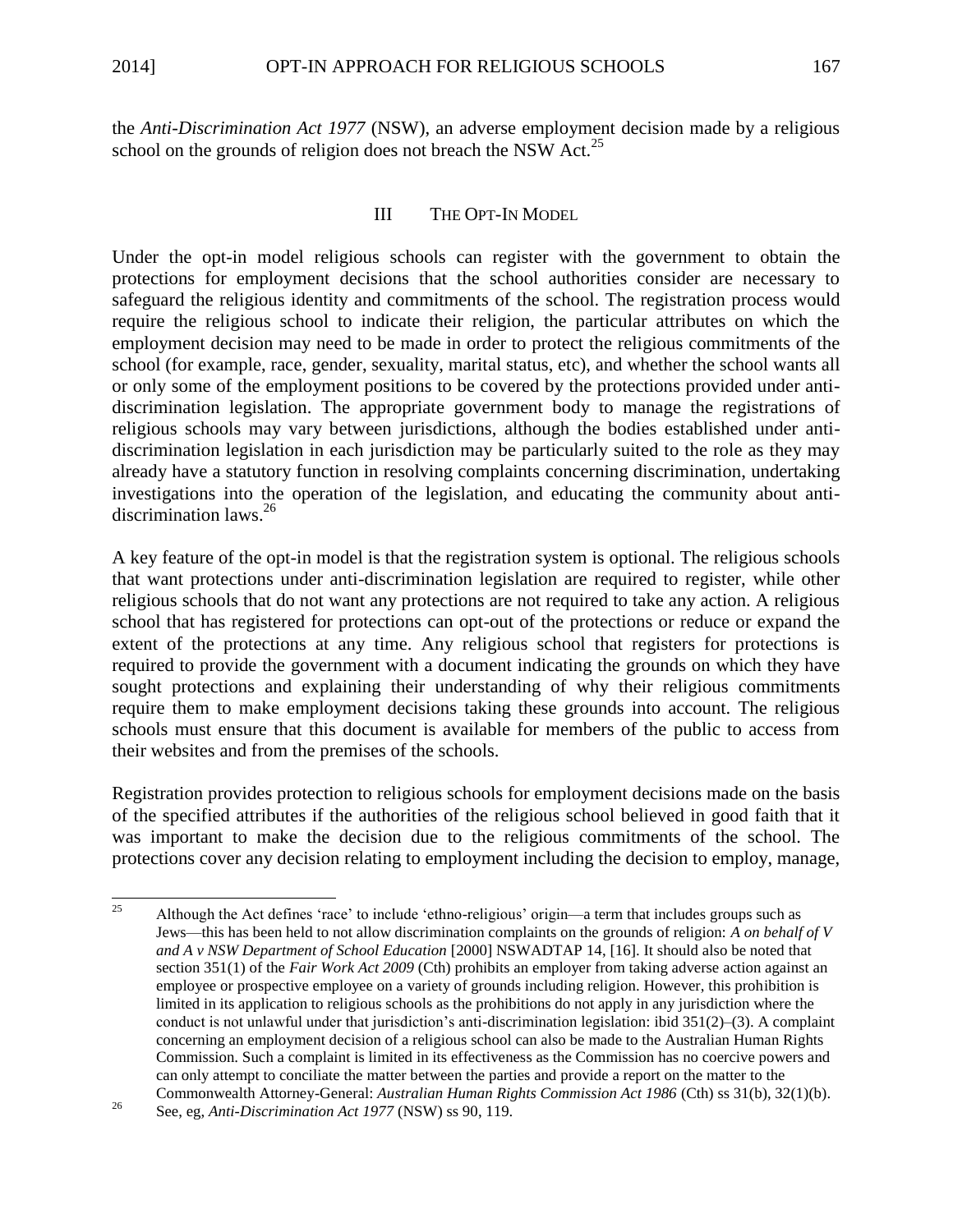and dismiss an employee on the basis of an attribute specified in the registration document. If an employment decision is covered by the protections obtained through the registration process then a person adversely affected by the decision cannot use the employment decision to support a discrimination complaint against the religious school. Under the opt-in model the executive is provided with the power to modify or remove any registration granted to address the possibility that religious schools will abuse the protection provided.

The next part provides a detailed discussion of the key elements of the opt-in model and includes at various parts an explanation regarding why the opt-in approach is likely to be superior to alternative approaches.

## IV THE MERITS OF THE OPT-IN MODEL

# A *An Inclusive Approach to the Nature of Religious Schools*

Under the opt-in model any school based on a religious or a non-religious worldview can legally make employment decisions on the basis of an employee's compatibility with the school's religious identity (their 'mission fit'). The opt-in model does not just provide the protections to schools founded on established religions, but also respects minority religions, new religions and non-religious worldviews — that is, systems of beliefs about reality and ethics that are of such fundamental importance to adherents that the worldviews are of a quasi-religious nature. On the appropriateness of recognising non-religious worldviews as religions Shah, Franck and Farr state:

Even where people are not religious in a conventional sense, they frequently have deeply held convictions about ultimate reality. Perhaps they believe that all of life is somehow sacred. Perhaps they are deeply convinced that every person has a god-like freedom and dignity. Perhaps they believe that a benevolent, pervasive force or spirit suffuses the universe. In any case, such convictions are deeply held. And they are religious.<sup>27</sup>

An example of non-religious worldviews that could be considered to have obtained this status could be the worldview of humanists who have formed a group that is committed to explicit philosophical principles including the non-existence of God, the dignity of the human person, and the importance of showing profound respect for non-human life. If such a group wanted to establish a school based on their worldview then it is to be expected that they would want the ability to select employees for mission fit and hire employees who adhere to, or at least respect, their core principles. Such a group would likely register their school for protections as an inability to take into account an applicant's religious and ethical beliefs could substantially undermine the ability of the school to hire employees who are able to effectively educate and inspire students and other individuals within the school according to the school's worldview.

The importance of respecting both religious and non-religious worldviews has been recognised in Australian law. Of particular relevance is the adoption of this approach in a range of antidiscrimination Acts, which use the inclusive phrase 'religion or creed' in regulating the

<sup>27</sup> <sup>27</sup> Timothy Shah, Matthew Franck and Thomas Farr, *Religious Freedom: Why Now? Defending an Embattled Human Right* (The Witherspoon Institute, 2012) 76.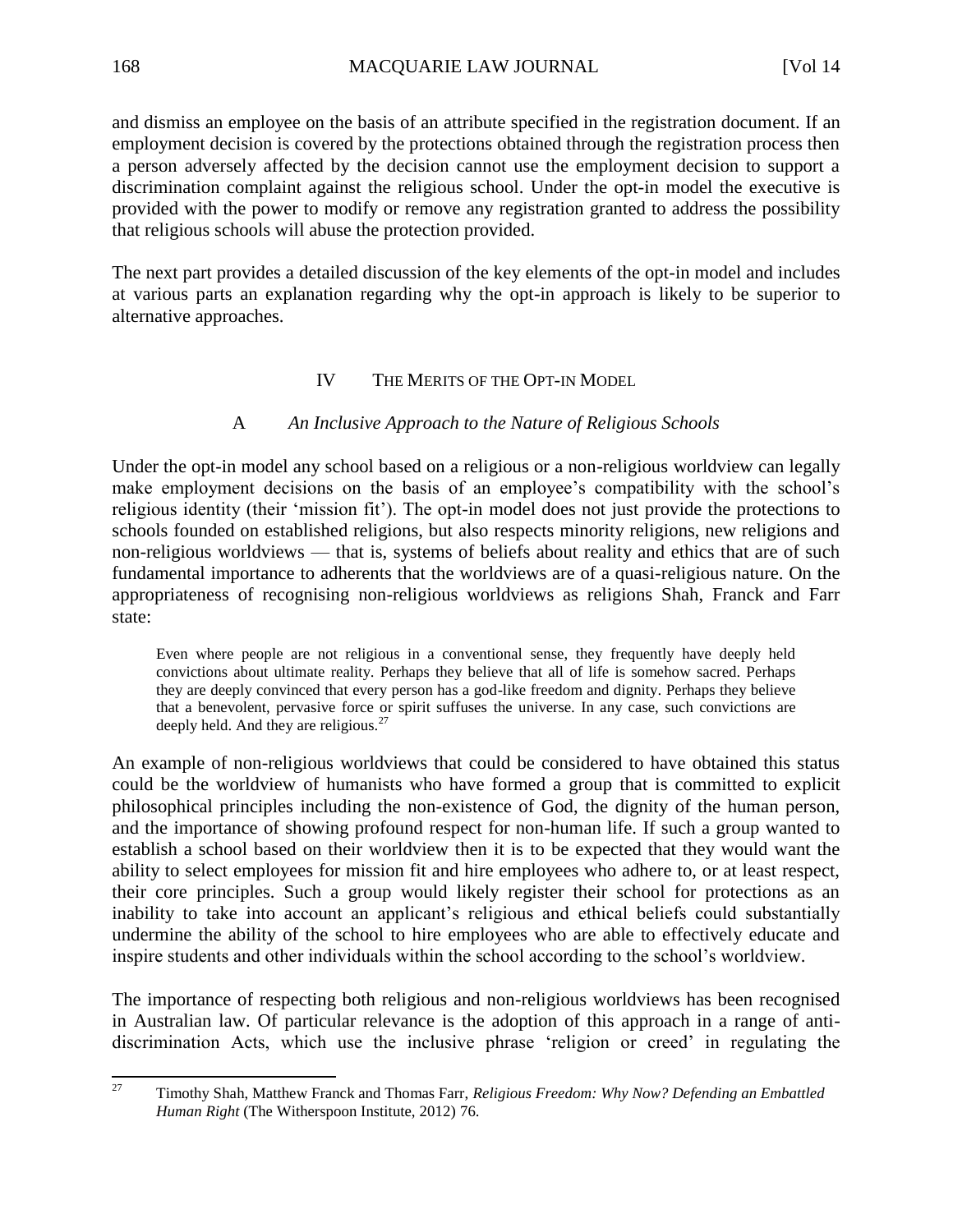employment decisions of religious schools.<sup>28</sup> On the scope of the term 'creed', Madgwick J in *Hozack v Church of Jesus Christ of Latter Day Saints* held that 'if there be an institution conducted in accordance with the tenets of what, as a matter of "arid characterisation", could be called a "creed" and which opposed established religions, its adherents too would be entitled to the same broad protection [as that provided to religious institutions]<sup>'.29</sup>

This kind of approach has also been adopted by the United States Supreme Court. In *United States v Seeger* the Court was required to determine if three persons with a conscientious objection to military service were able to rely upon an exception granted to persons on the grounds of 'religious training and belief', which Congress had defined as belief in 'relation to a Supreme Being involving duties superior to those arising from any human relation<sup>', 30</sup> The Court held that it was important to adopt a broad approach to the worldviews included in the exemption and that the applicants qualified for the exemption as their beliefs occupied the same place in their life 'as an orthodox belief in God holds in the life of one clearly qualified for exemption'.<sup>31</sup> Importantly, one of the applicants, Seeger, was included within this protection even though he was uncertain about the existence of a Supreme Being.<sup>32</sup> This broad approach was reaffirmed by the United States Supreme Court in *Welsh v United States*, which involved an applicant who also had a conscientious objection to military service.<sup>33</sup> The Court held that the applicant qualified for the exemption even though he considered, at least during the early stage of proceedings, that his worldview was not religious.<sup>34</sup> On the limited relevance of the applicant stating that his beliefs were non-religious the Court declared that

very few registrants are fully aware of the broad scope of the word "religious" … and accordingly a registrant's statement that his beliefs are nonreligious is a highly unreliable guide for those charged with administering the exemption. Welsh himself presents a case in point. Although he originally characterized his beliefs as nonreligious, he later upon reflection wrote a long and thoughtful letter to his Appeal Board in which he declared that his beliefs were "certainly religious in the ethical sense of the word".<sup>35</sup>

The merits of an inclusive approach are also affirmed under international law, which places States under an obligation to demonstrate respect for both religious and non-religious

- $\frac{32}{33}$  Ibid 185–7.
- $\frac{33}{34}$  398 US 333, 335 (1970).

 $28\,$ <sup>28</sup> *Sex Discrimination Act 1984* (Cth) s 38(1); *Equal Opportunity Act 1984* (WA) s 73(1); *Australian Human Rights Commission Act 1986* (Cth) s 3(1) (definition of 'discrimination'); *Discrimination Act 1991* (ACT) s 33(1)(b); *Fair Work Act 2009* (Cth) s 351(2)(c).

 $29$  (1997) 79 FCR 441, 445. A similar approach has been adopted in legislation enacted in other jurisdictions. In the United Kingdom, for example, 'religion' is defined in section 2(3)(a) of the *Charities Act 2006* (UK) as including '(i) a religion which involves belief in more than one god, and (ii) a religion which does not involve belief in a god'.

 $\frac{30}{31}$  380 US 163, 164, 173 (1965).

 $\frac{31}{32}$  Ibid 184, 187–8.

 $\frac{34}{35}$  Ibid 341–2.

<sup>35</sup> Ibid 341. It should be noted that this inclusive approach to the scope of religious liberty did not receive majority support in the subsequently decided case of *Wisconsin v Yoder*, 406 US 205 (1972) where the majority held that a conviction that is 'philosophical and personal rather than religious … does not rise to the demands of the Religion Clauses': 216. However, the decision on this aspect of this case was not unanimous with Douglas J specifically affirming the broad definition of 'religion' adopted in *Seeger* and *Welsh* stating that 'I adhere to these exalted views of "religion" and see no acceptable alternative to them now that we have become a Nation of many religions and sects, representing all of the diversities of the human race': 249.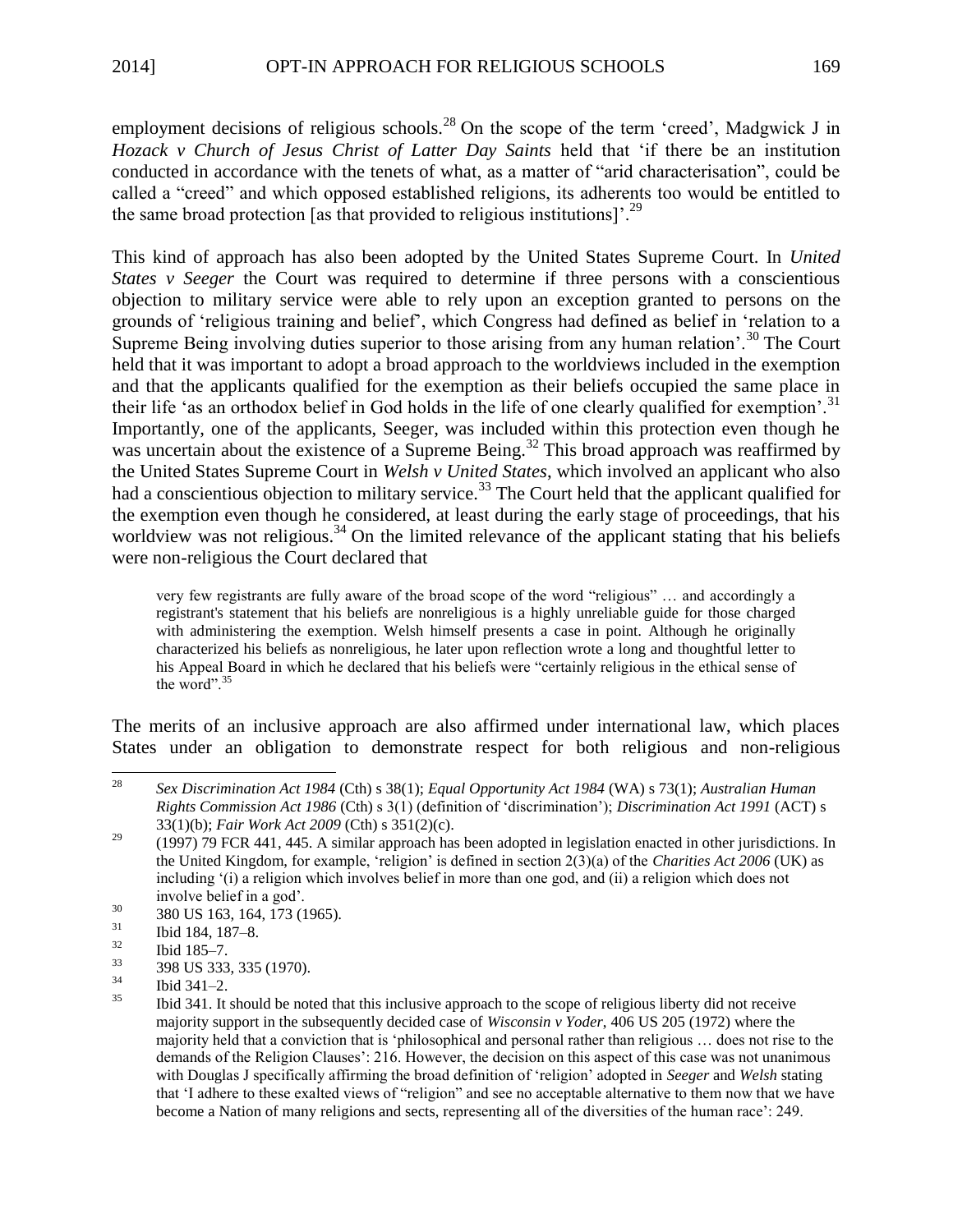worldviews. For example, the Human Rights Committee held that the right to religious liberty includes both religious and non-religious worldviews and that States are obliged under Article 18 of the *International Covenant on Civil and Political Rights* to protect religious liberty according to this broad interpretation of the right.<sup>36</sup> In their General Comment 22 the Committee stated:

Article 18 protects theistic, non-theistic and atheistic beliefs, as well as the right not to profess any religion or belief. The terms 'belief' and 'religion' are to be broadly construed. Article 18 is not limited in its application to traditional religions or to religions and beliefs with institutional characteristics or practices analogous to those of traditional religions. The Committee therefore views with concern any tendency to discriminate against any religion or belief for any reason, including the fact that they are newly established, or represent religious minorities that may be the subject of hostility on the part of a predominant religious community.<sup>37</sup>

It is accepted that there are significant difficulties in proposing criteria that can clearly distinguish between non-religious worldviews and specific commitments that are not aspects of a worldview, and that difficult cases will inevitably arise where the appropriate classification of a conviction will be uncertain. In such circumstances the appropriate approach will normally be for the registration of the school to be accepted considering that the registration can always be subsequently reviewed by the State if it becomes apparent that the school cannot legitimately be considered to be based on a religious or non-religious worldview.

### B *The Supervisory Role of the Government*

Under the opt-in model the executive plays the key role in ensuring that the protections provided to religious schools are not abused.<sup>38</sup> If a particular religious school registers for broader protections than what can be justified by the school's religion then the executive would be able to modify or remove the registration of the religious school. It is expected that the power to prohibit religious schools from obtaining the protections would rarely be used. However, it would be useful in a range of situations including when it appeared that a school was promoting hatred or violence or was attempting to fraudulently abuse the protections. The de-registration power would also be useful for the protection of students and employees at religious schools in situations where it became clear that the conduct of a particular religious school was harming their psychological or physical wellbeing. Deregistration from the protections would also be another option available to the State in attempting to reform a school, and would be a less drastic measure compared to other options available to the State such as denying the school funding or closing down the school. As there would be no specific criteria that the executive would have to satisfy to modify the protection provided to religious schools it would simply be at the executive's discretion regarding when it was appropriate to modify a religious school's registration.

<sup>36</sup> <sup>36</sup> Human Rights Committee, *General Comment No 22: The right to freedom of thought, conscience and religion* (Art. 18),  $48<sup>th</sup>$  sess, UN Doc CCPR/C/21/Rev.1/Add.4 (30 July 1993).

 $rac{37}{38}$  Ibid [2].

<sup>38</sup> As the opt-in model provides protection to both religious and non-religious worldviews any subsequent reference to religion or religious schools should be understood as also referring to non-religious worldviews and schools based on these worldviews.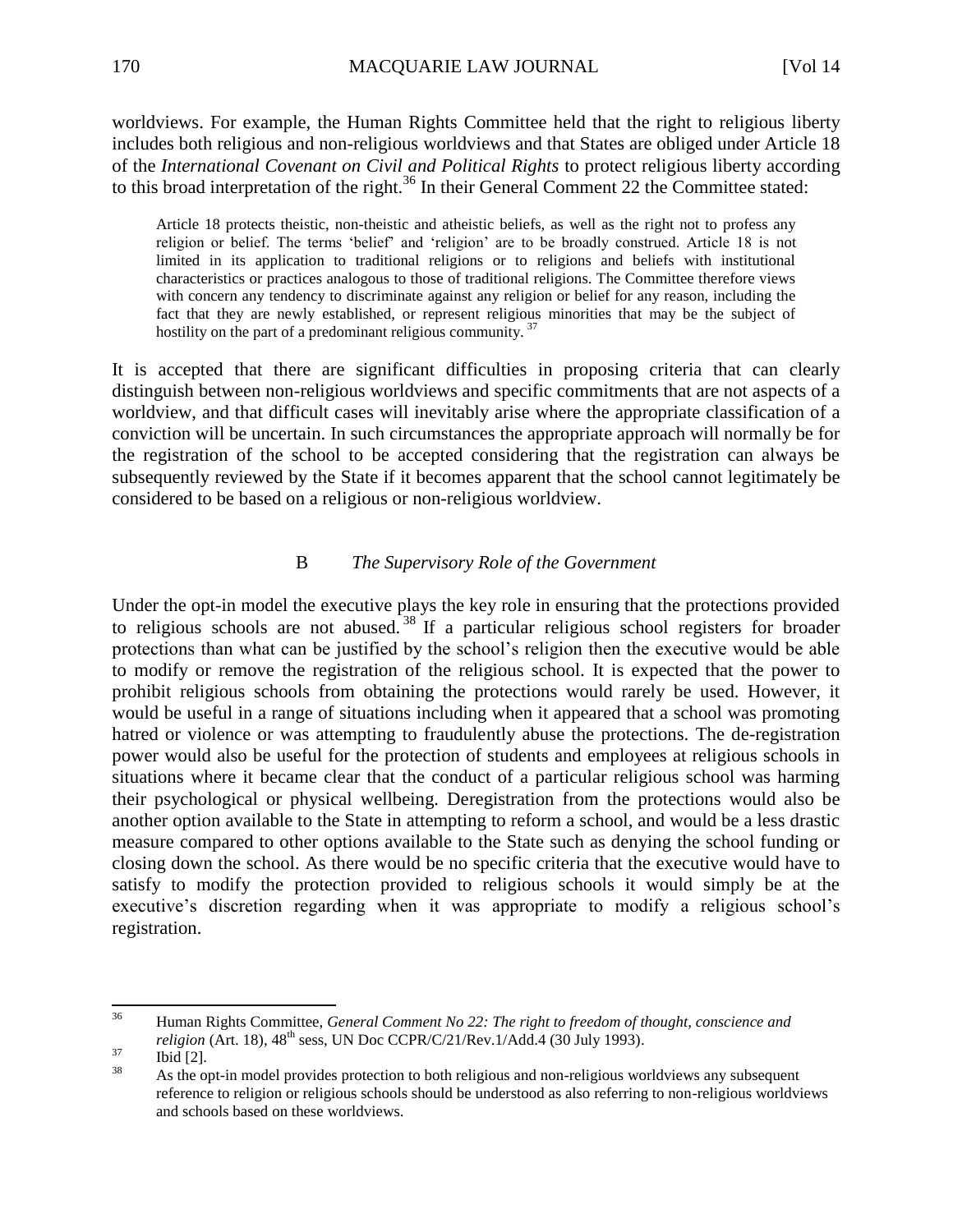The executive would only be able to modify or remove the registration of a religious school through enacting a statutory rule, which would provide Parliament with an important role in deciding whether a school would be denied particular protections for its employment decisions. In NSW, for example, statutory rules can be disallowed by either House of Parliament so any decision by the executive to deny a particular school protection would be subject to Parliamentary oversight.<sup>39</sup>

Under the opt-in model the role of courts would be restricted to determining whether a school is based on a religious or non-religious worldview, whether the grounds on which the employment decision was made were protected under the school's registration, and whether the school authorities believed, in good faith, that it was important to make the employment decision due to the religious commitments of the school. If the person adversely affected by the employment decision is successful in convincing the court that the school is not based on a worldview, that the employment decision was based on a ground not protected by the registration, or that the authorities did not consider that the decision was required due to the school's religious commitments then the protections would not apply to that decision and the complainant would be able to access the standard remedies available under anti-discrimination legislation. In the majority of cases it is to be expected that the school authorities would easily be able to provide sufficient evidence to prove their genuine belief that it was important to make the employment decision in question, yet the possibility of court review of the decision on this ground would be important to reduce the likelihood of the protections being abused.

An example where the protections could be abused would be in a situation where a religious school obtains registration on particular grounds and then subsequently loses its religious identity over a number of years. The absence of any review mechanism for employment decisions would allow persons to still be excluded on particular grounds even though the decisions were no longer being made on the grounds that the decision was important due to the religious commitments of the school. The example demonstrates the importance of court involvement because in such a situation the justification for the protections has been undermined as it is no longer supported by a range of rights, especially the right of religious freedom.

Under the opt-in model courts do not have a role to play in determining whether a particular theological or ethical view should be considered to be part of a religion, nor do they play a role in deciding whether the school authorities had an adequate basis for considering that it was important that the employment decision was made to protect the religious commitments of the religious school. Providing these roles to courts often requires them to address a range of challenging legal and theological issues including the identity of the controlling entity of the school, the school's religion, the beliefs that should be attributed to the religion, the importance and religious nature of various teaching and non-teaching positions within religious schools, and the impact of employing a person who is not committed to the religion on the religious school's ability to remain faithful to its religious commitments and develop a supportive religious environment.

<sup>39</sup> <sup>39</sup> *Interpretation Act 1987* (NSW) s 41.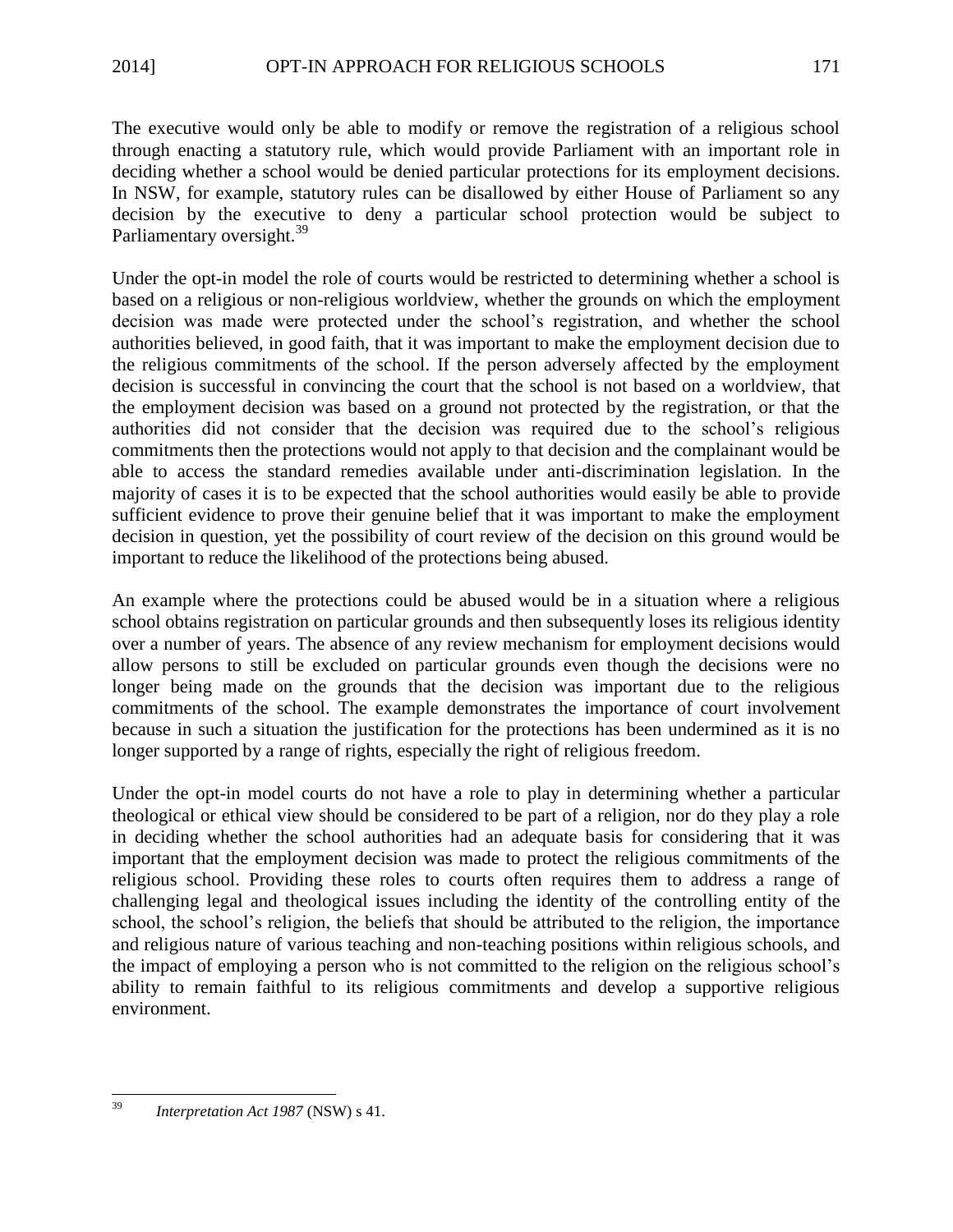As registration with the government would provide a religious school with protections for its employment decisions, there would normally be no need to determine the individuals or bodies that control the religious school.<sup>40</sup> There would also be no need to engage in a detailed analysis of the school's religion as the registration document would indicate the school's religion and clearly state the protections that the school authorities consider necessary.

The situation under the opt-in model approach is substantially different to that which would exist under alternative approaches involving greater court involvement such as a 'genuine occupational requirement' approach or a 'religious susceptibilities/sensitivities' approach. Courts in applying these tests will often be required to address a range of theological issues including issues such as the doctrines to be attributed to a religion, the religious content of an employment position, the theological significance of individual attributes, and whether those attributes prevent a person from being able to fulfil the inherent requirements of an employment position.

Some of the practical difficulties that courts can encounter when required to determine these theological issues were illustrated in *OW & OV v Members of the Board of the Wesley Mission*  Council.<sup>41</sup> The case concerned a Christian foster care agency's refusal to provide foster care services to a same-sex couple on the grounds that it would be contrary to their religious beliefs. The Christian organisation attempted to rely on a provision in the *Anti-Discrimination Act 1977* (NSW) that provides a defence to an act of a religious organisation 'that conforms to the doctrines of that religion or is necessary to avoid injury to the religious susceptibilities of the adherents of that religion'.<sup>42</sup> The respondent provided a number of different descriptions of their religion, but the Tribunal held that the respondent was claiming that their religion was 'the religion of the Uniting Church as practised by Wesley Mission<sup>7</sup>.<sup>43</sup> The Tribunal rejected the respondent's claim and held that the Act did not recognise Christian denominations and that the relevant religion for the purposes of the Act was Christianity, but that even if the Act did recognise denominations the relevant religion was the 'religion of the Uniting Church' and that the further specificity claimed by the respondent could not be accepted.<sup>44</sup> On appeal the Tribunal's approach was rejected and the Appeal Panel held that the relevant religion for the purposes of the provision was Wesleyanism, a term the Appeal Panel used to refer to the more precise religious beliefs of the respondent.<sup>45</sup> On a further appeal to the NSW Court of Appeal the use of the label 'Wesleyanism', or any religious label, was considered inappropriate with their Honours holding that the preferable approach was to simply focus on the religious commitments of the respondent at the time of the decision to not provide foster care services.<sup>46</sup> When the matter was reheard by the Tribunal detailed evidence was given about the respondent's religious beliefs at the time of the decision, the influence of the teachings of John Wesley, and the position

<sup>40</sup> A situation could arise where the control of a religious school was claimed by multiple parties and there was a dispute regarding the appropriateness of the school registering for the protections or registering for protection on particular grounds. Although such a situation is likely to be rare it could be resolved by the courts in the same way that they would resolve any dispute regarding who has ownership and control over any legal entity.

 $^{41}$  [2010] NSWADT 293.

<sup>42</sup> *Anti-Discrimination Act 1977* (NSW) s 56(d).<br>43 *AV \overland* 2) [2009] NSWA DT 115 [99]

<sup>43</sup> *OV v QZ (No.2)* [2008] NSWADT 115 [88].

 $^{44}$  Ibid [89]–[121].

<sup>45</sup> *Members of the Board of the Wesley Mission Council v OV and OW (No 2)* [2009] NSWADTAP 57, [18], [40].

<sup>46</sup> *OV & OW v Members of the Board of the Wesley Mission Council* [2010] NSWCA 155, [53]–[55].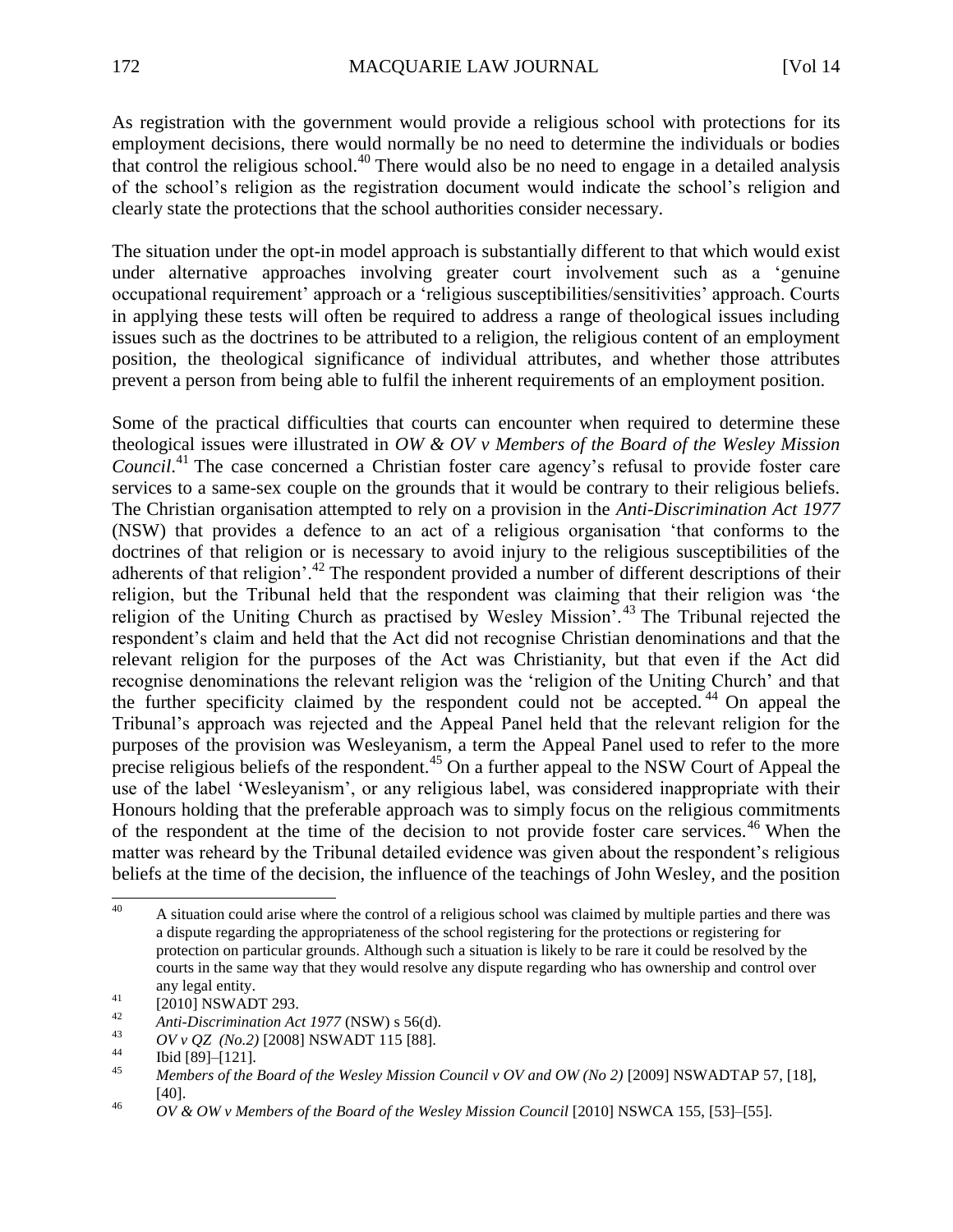of the respondent's religious commitments within the broader Uniting Church.<sup>47</sup> The case is a useful example of how the apparently simple task of determining an organisation's religion can in reality be a complex and time consuming endeavour for the court and parties.<sup>48</sup>

A further criticism of courts addressing theological issues is that it is fundamentally inappropriate for a secular court to be placed in a position where it is required to provide a legal resolution of issues that are essentially theological. The requirement for a secular court to address these issues can be seen as an unjustifiable interference by the State with the right to religious liberty of the adherents of the school's religion. The inappropriateness of courts attempting to resolve theological issues was emphasised by the United States Supreme Court in *Serbian Eastern Orthodox Diocese v Milivojevich* when it refused to intervene in a decision made by church authorities to dismiss a bishop and reorganise a diocese.<sup>49</sup> The Court held that attempting to determine whether the decision was theologically justifiable would

entail inquiry into the procedures that canon or ecclesiastical law supposedly requires the church judicatory to follow, or else into the substantive criteria by which they are supposedly to decide the ecclesiastical question. But … religious controversies are not the proper subject of civil court inquiry, and  $\ldots$  a civil court must accept the ecclesiastical decisions of church tribunals as it finds them.<sup>5</sup>

A similar position was adopted in *EEOC v Catholic University of America* where the United States Supreme Court held that State involvement in the decision of the Catholic University of America to not grant tenure to a theology lecturer was not only in violation of the freedom of religion clause but also the non-establishment clause.<sup>51</sup> The Court found that being required to evaluate the merits of the evidence provided by different theological experts required the Court to play an inappropriately intrusive role in the operation of the religious group and was in violation of the right to religious liberty. $52$ 

The Canadian Supreme Court addressed this issue in *Syndicat Northcrest v Amselem* ('*Syndicat Northcrest*'), which concerned an attempt by the managers of an apartment complex to prevent a Jewish person from annually building a hut (a succah) on their balcony for a nine day period in order to fulfil a religious obligation.<sup>53</sup> On the appropriate approach that courts should adopt when confronted with theological issues Iacobucci J held that

claimants seeking to invoke freedom of religion should not need to prove the objective validity of their beliefs in that their beliefs are objectively recognized as valid by other members of the same

 $\Delta$ 7 <sup>47</sup> *OW & OV v Members of the Board of the Wesley Mission Council* [2010] NSWADT 293, [18]–[20].

<sup>48</sup> For additional cases that demonstrate the difficulties that courts encounter when attempting to address theological issues see *Islamic Council of Victoria v Catch the Fire Ministries Inc (Final)* [2004] VCAT 2510 (22 December 2004), *Griffin v Catholic Education Office* [1998] AusHRC 6 (1 April 1998) and *Walsh v St Vincent de Paul Society Queensland [No 2]* [2008] QADT 32 (12 December 2008).

<sup>&</sup>lt;sup>49</sup> 426 US 696, 724–5 (1976).

<sup>50</sup> Ibid 713. Importantly in the case the Supreme Court did not reject the possibility that court review of the validity of the conduct of a religious body would be appropriate in situations involving fraud or collusion: 713. Such a position is consistent with the role provided to the judiciary under the opt-in model that allows courts to assess whether the employment decision was made in good faith due to the school's religious commitments.

 $^{51}$  83 F3d 455, 467 (1996).<br> $^{52}$  This 466, 7

 $\frac{52}{53}$  Ibid 466–7.

<sup>[2004] 2</sup> SCR 551.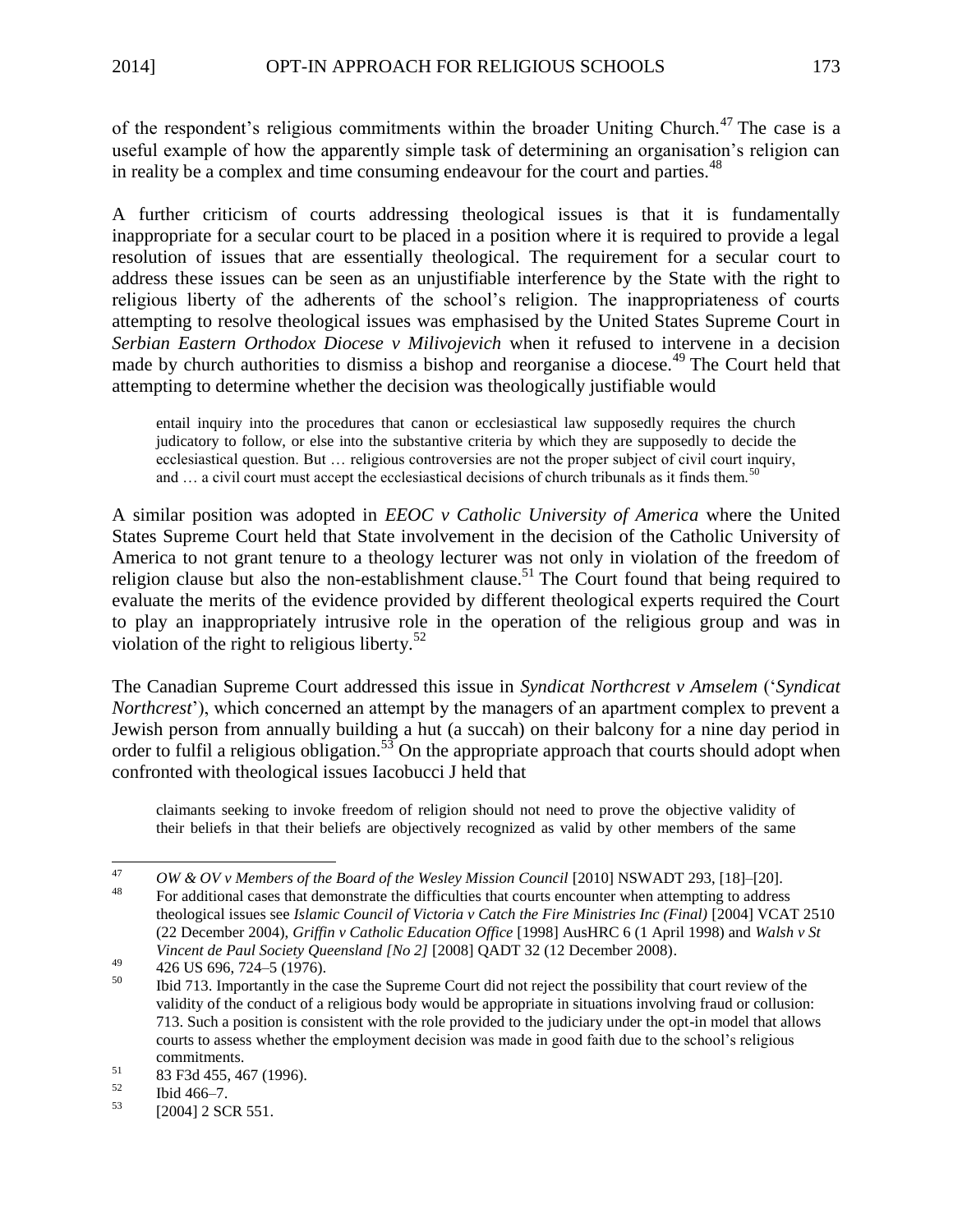religion, nor is such an inquiry appropriate for courts to make … the State is in no position to be, nor should it become, the arbiter of religious dogma. Accordingly, courts should avoid judicially interpreting and thus determining, either explicitly or implicitly, the content of a subjective understanding of religious requirement, 'obligation', precept, 'commandment', custom or ritual. Secular judicial determinations of theological or religious disputes, or of contentious matters of religious doctrine, unjustifiably entangle the court in the affairs of religion. $54$ 

The merits of such an approach was affirmed in *R v Secretary of State for Education and Employment (Respondents) ex parte Williamson (Appellant)*, which involved the House of Lords rejecting a claim by parents and teachers of Christian schools that a legal prohibition on corporal punishment violated their religious liberty. <sup>55</sup> On the importance of courts not playing a substantive role in determining the religious beliefs of adherents Lord Nicholls stated that

[w]hen the genuineness of a claimant's professed belief is an issue in the proceedings the court will inquire into and decide this issue as a question of fact. This is a limited inquiry. The court is concerned to ensure an assertion of religious belief is made in good faith … But, emphatically, it is not for the court to embark on an inquiry into the asserted belief and judge its 'validity' by some objective standard such as the source material upon which the claimant founds his belief or the orthodox teaching of the religion in question or the extent to which the claimant's belief conforms to or differs from the views of others professing the same religion.<sup>56</sup>

Providing courts with a role in determining whether a theological or ethical view is part of a particular religion involves a profound violation of the right to religious liberty. The adherents within a religious group should be recognised as the only individuals who can determine the content of their religion. The State has a legitimate role to play in regulating the expression of religious beliefs to the extent that is 'necessary to protect public safety, order, health, or morals or the fundamental rights and freedoms of others'.<sup>57</sup> However, providing courts with a role in determining the beliefs of religious groups is inconsistent with a State's obligation to respect the right to religious liberty.

There are further reasons why this allocation of roles between the three arms of government is superior to alternative possibilities. A court focused approach encounters the problems that courts have to wait until the matter is raised with them, they will typically have less time and financial resources to devote to investigating the issues, and they will be limited in their ability to receive submissions from experts and other members of the public on the legitimacy of the claims made by the religious school. It is preferable that the executive, under the supervision of the legislature, is given the central role in determining whether a school should lose its protections under anti-discrimination legislation due to the greater resources available to the executive, its ability to play a more active, ongoing role in ensuring that the protections are not abused by schools, and the likelihood that any decision made will more closely reflect the range

<sup>54</sup>  $\frac{54}{55}$  Ibid [43], [50].

 $^{55}$  [2005] UKHL 15 (24 February 2005) [52], [86].

<sup>56</sup> Ibid [22]. For a general discussion of the historical and contemporary aspects of the understanding that the State should be limited in addressing theological issues see generally W Cole Durham Jr and Brett G Scharffs, *Law and Religion: National, International, and Comparative Perspectives* (Aspen Publishers, 2010) 1–76; Rex Ahdar and Ian Leigh, *Religious Freedom in the Liberal State* (Oxford University Press, 2nd ed, 2013) 23–84.

<sup>57</sup> *International Covenant on Civil and Political Rights*, opened for signature 16 December 1966, 999 UNTS 171 (entered into force 23 March 1976) art 18(3).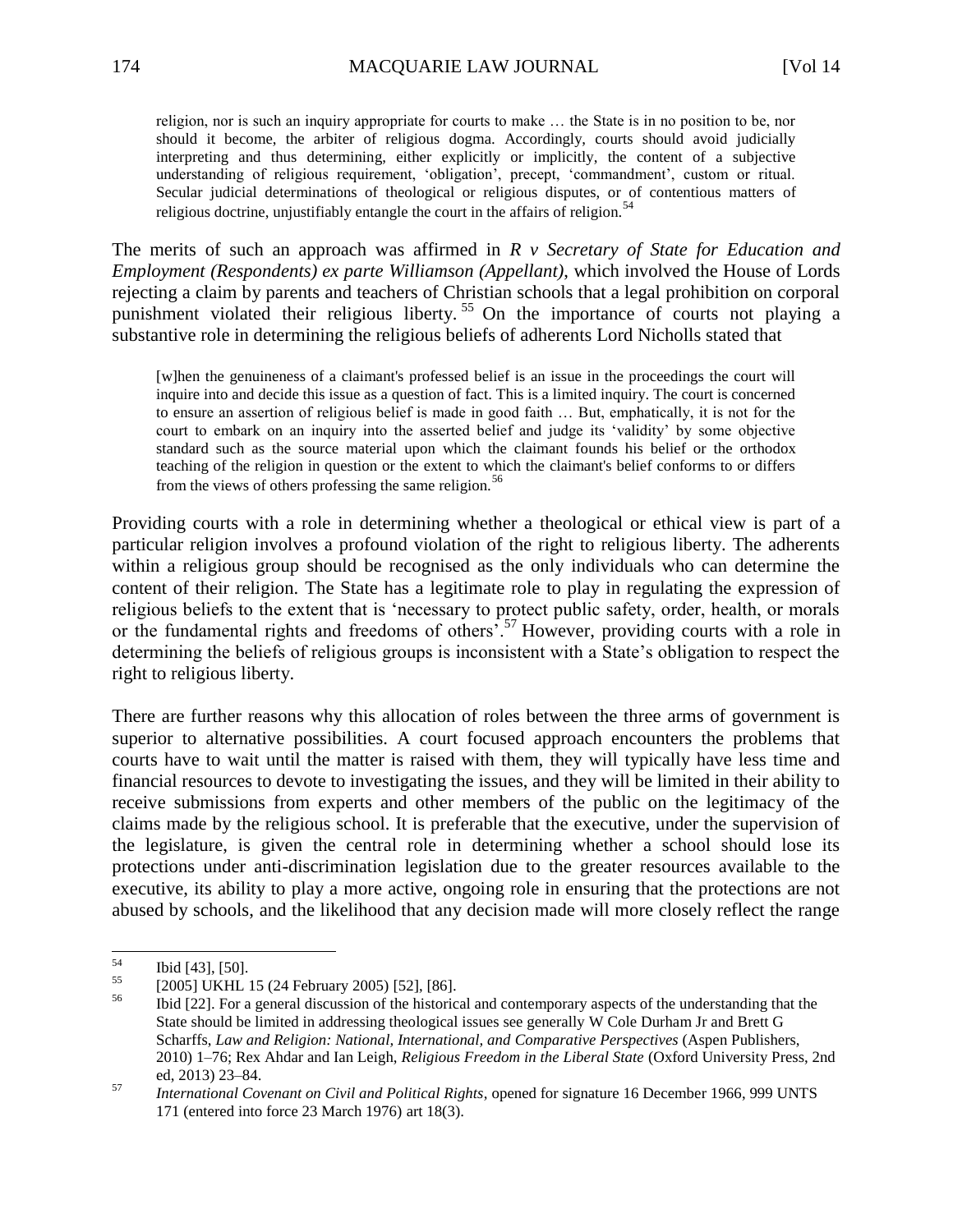of community views on the issue considering the greater number and diversity of individuals involved in decisions made by the executive.

It is arguable that another advantage to assigning the executive to play the key role in the issue is that they are more democratically accountable to the community. If they make a decision that is considered inappropriate by the community then they can be held responsible for it at the next election. However, the merits of this argument would likely be strongly contested considering that many would consider that the lack of direct accountability to the people is one of the key reasons why significant human rights conflicts should be resolved by the courts as they can focus solely on the merits of the issue and not have their judgment inappropriately influenced by considerations relating to re-election.

An alternative way in which the opt-in model could be structured would be to allow religious schools to register for any protections they consider necessary without any government review of the registration decision, while retaining court oversight of religious schools to ensure that their employment decisions are made in good faith. Such an approach has not been adopted as it fails to impose sufficient safeguards to ensure that religious schools do not abuse the protections. The supervisory function given to the executive under the proposed model would allow it to play an essential role in minimising the extent to which protections obtained through registration are abused. If a religious school makes a claim for protection on grounds that a majority of adherents of that religion consider to be unjustified then this would likely result in significant criticism of the school's decision from both within and outside of the religious, which may lead to the school modifying its registration or the executive intervening to deny the school protection on that ground.

A key aspect of the opt-in model is that the State should normally defer to religious adherents regarding the philosophical and ethical commitments of their religion, and should avoid becoming involved in a theological assessment of whether a particular claim made by a religious adherent is actually justified by the sources of authority for the religion. The State should also show substantial respect for claims made by religious adherents that their particular religion requires a specific cultural environment in which their religious obligations can be adequately met.

Although there should be considerable deference shown by the State to religious adherents regarding their commitments, there is a need for the State to be involved in a limited way to ensure that the right to religious liberty is not abused through fraudulent claims. The ability of the executive to modify or remove the protections provided to religious schools is the central measure to ensure schools do not abuse the protections provided. A further safeguard is that religious school authorities can be required to prove to the courts that they believed in good faith that it was important to make the employment decision considering the religious commitments of the school. In the vast majority of cases this should not be a difficult burden for the school authorities to discharge as they will normally be able to rely on documentary evidence and support from other adherents to sufficiently demonstrate the sincerity of their religious convictions and their belief that it was important to make the relevant employment decision considering these convictions.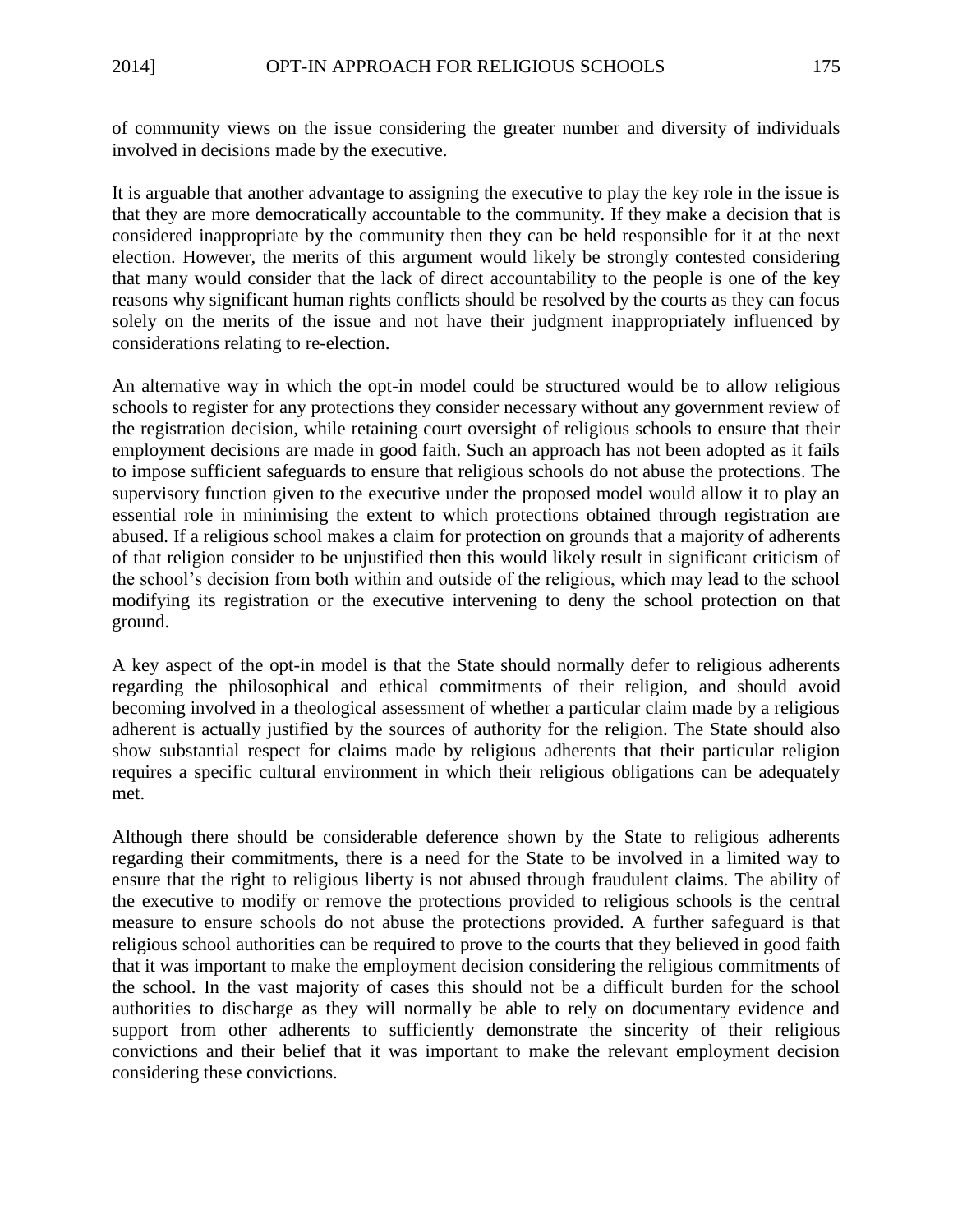In determining the sincerity of a person's belief the courts should avoid taking excessive measures to ensure that the school authorities are sincere in their claim. Instead the courts should simply focus on determining whether the person has an honest belief that it was important to make the employment decision due to the religious commitments of the school. On the appropriate approach that should be adopted by courts Iacobucci J in *Syndicat Northcrest* held that

the court's role in assessing sincerity is intended only to ensure that a presently asserted religious belief is in good faith, neither fictitious nor capricious, and that it is not an artifice. Otherwise, nothing short of a religious inquisition would be required to decipher the innermost beliefs of human beings. Assessment of sincerity is a question of fact that can be based on several non-exhaustive criteria, including the credibility of a claimant's testimony … as well as an analysis of whether the alleged belief is consistent with his or her other current religious practices.<sup>58</sup>

The role given to the courts under the opt-in model should significantly reduce the likelihood that individuals will abuse the protections provided through fraudulent claims. Such an outcome is particularly likely due to the ability of courts to require school authorities to provide evidence of the sincerity of their religious beliefs and to demonstrate that the school authorities believed in good faith that it was important to make the particular employment decision due to the religious commitments of the school.

## C *The Broad Protection Provided to Religious Schools*

Under the opt-in model a school can register for protections for employment decisions on any ground and for any employment position at the religious school. Critics would likely consider it to be controversial that registration could provide religious schools with such broad protections. In particular, some could be expected to argue that even if most of the grounds commonly protected by anti-discrimination legislation should be included there should no exception on the ground of a person's race. Such an argument was made by the Anglican Diocese of Sydney in its submission to the inquiry into the consolidation of Commonwealth anti-discrimination legislation:

There is almost universal acceptance within the community that all forms of discrimination on the grounds of race which cause detriment are wrong. It is therefore appropriate that a broad approach be taken to the matters that may constitute racial discrimination rather than limiting it to particular areas and activities. There are sincerely held differences of opinion in the community on matters of sexual practice. There is nowhere near universal acceptance that it is wrong to discriminate on the grounds of sexual orientation, gender identity or marital status in all contexts.<sup>59</sup>

However, it is important to recall that what supporters of religious schools are seeking is not the ability to impose a detriment on a person on the basis of a particular attribute, but rather they are seeking the ability to create an authentically religious educational environment to assist the school in its ability to provide an effective religious education and formation.

<sup>58</sup>  $^{58}$  [2004] 2 SCR 551, [52]–[53].

<sup>59</sup> Anglican Diocese of Sydney, Submission No 178 to the Commonwealth Attorney-General's Department, *Inquiry Into The Consolidation of Commonwealth Anti-Discrimination Laws*, 2 February 2012, 10.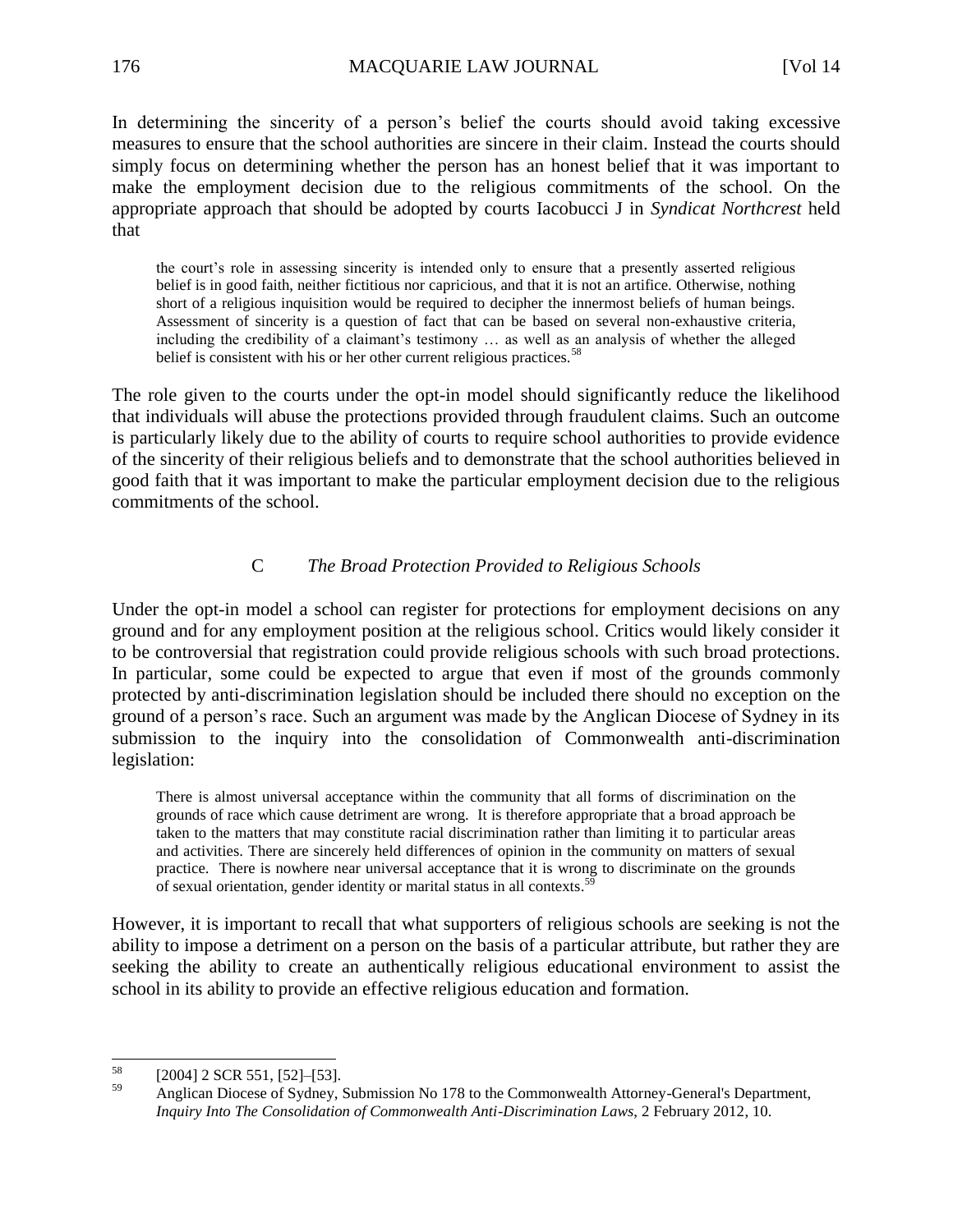This issue was confronted by the Supreme Court of the United Kingdom in *R (on the application of E) v Governing Body of JFS* ('*JFS*'), which concerned a refusal by an Orthodox Jewish school to enrol a student whose mother's conversion to Judaism was not recognised as valid according to the Orthodox Jewish faith as understood by the Office of the Chief Rabbi, but was recognised as valid by other branches of the Jewish faith.<sup>60</sup> The school's decision could not be unlawful on the basis that it involved religious discrimination as religious schools were permitted under the *Equality Act 2006* (UK) to make decisions regarding the admission of students on the grounds of religion.<sup>61</sup> However, a majority of the Supreme Court held that the school's decision to exclude the student was made on the grounds of 'ethnic origin' and that this violated the legal prohibition on discrimination on the grounds of race, which was defined in the *Racial Relations Act 1976* (UK) as including 'colour, race, nationality or ethnic or national origins'.<sup>62</sup>

The majority of the judges in the case who found against the religious school made this clear in their judgments, emphasising that they were not holding that those involved with the decision to exclude the student from enrolling in the school were acting inappropriately. Lord Phillips, for example, stated that '[n]othing that I say in this judgment should be read as giving rise to criticism on moral grounds of the admissions policy of [the school] in particular or the policies of Jewish faith schools in general, let alone as suggesting that these policies are "racist" as that word is generally understood'.<sup>63</sup> This point was also made by the Australian Christian Lobby in its submission to the inquiry into the consolidation of Commonwealth anti-discrimination legislation:

[t]hose exercising their freedom of religion do not seek to discriminate on the basis of sexual orientation or gender identity but rather seek to employ staff most suited to the religious environment of the employer. What is sought is freedom to positively select individuals for employment on the basis of the particular religion of the employer, as appropriate to support the religious aims of the religious body.<sup>64</sup>

Furthermore, under the opt-in model regulations can always be introduced to temporarily or permanently deny a religious school the benefit of protections for their employment decisions. Consequently if a religious school's views on race or any other attribute are inappropriate then the government is able to intervene to deny them the protection to make employment decisions on the basis of specific attributes. Such intervention would be appropriate if a group that considered particular races to be inferior attempted to establish a religious school and registered for protections. A further safeguard is provided by the courts whose role it is to determine whether the worldview is a religion and whether the school authorities believed, in good faith, that it was important to make the relevant employment decision due to the school's religious commitments. A racist group attempting to abuse the protections could always be challenged in court and may be unlikely to satisfy the court that these elements have been satisfied.

<sup>60</sup> <sup>60</sup> [2009] UKSC 15 (16 December 2009) [5]-[7].

<sup>&</sup>lt;sup>61</sup> *Equality Act 2006* (UK) ss 59(1)–(2).<br><sup>62</sup> **Proprietions** Act 1076 (UK) s 3(1):

<sup>62</sup> *Race Relations Act 1976* (UK) s 3(1); *JFS* [2009] UKSC 15 (16 December 2009), [46], [71], [92], [124], [149].

<sup>63</sup> *JFS* [2009] UKSC 15 (16 December 2009) [9].

<sup>64</sup> Australian Christian Lobby, Submission No 92 to the Commonwealth Attorney-General's Department, *Inquiry Into The Consolidation of Commonwealth Anti-Discrimination Laws*, January 2012, 15.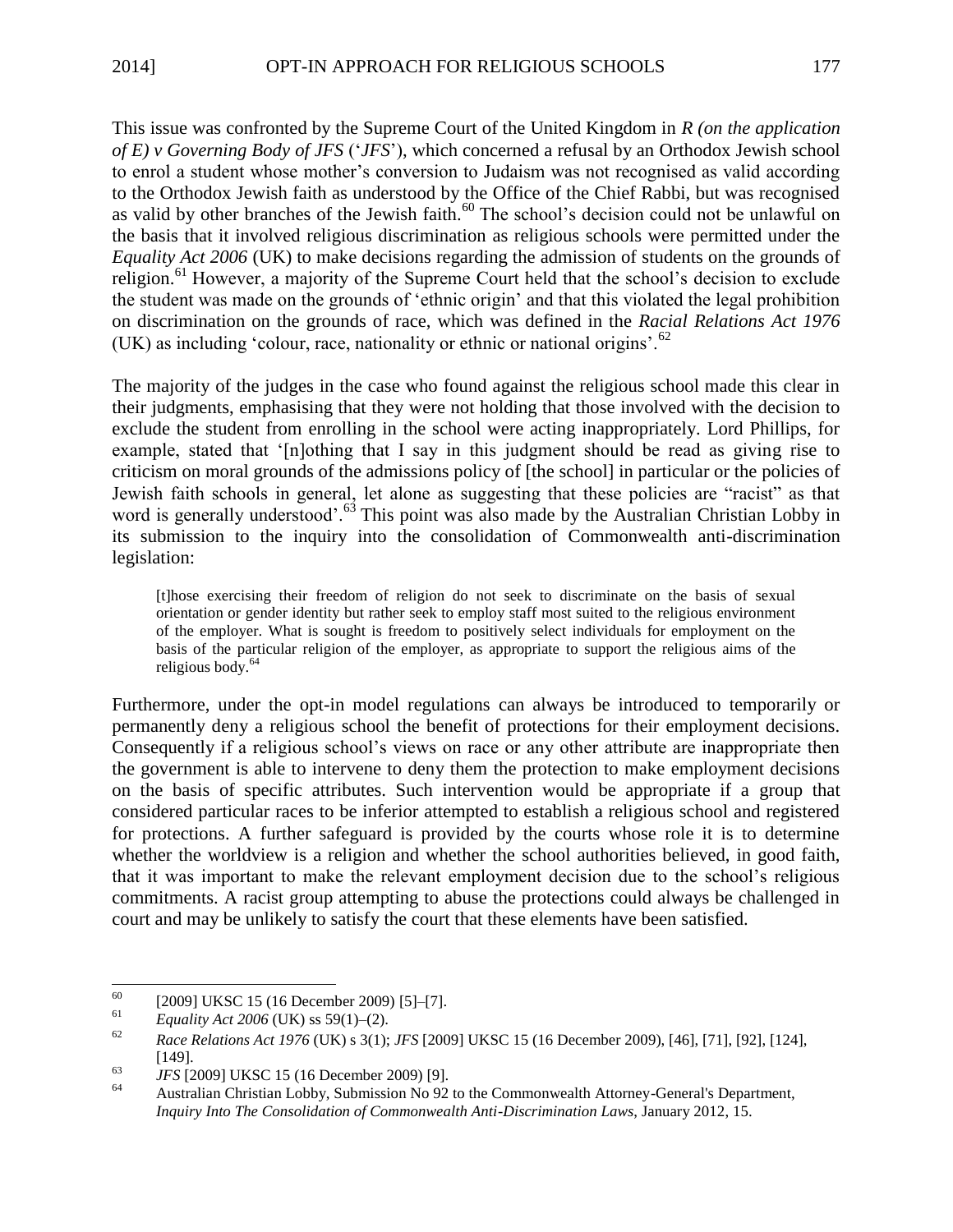## D *Registration Details of Religious Schools are Publicly Accessible*

Another important aspect of the opt-in model is that the details concerning which schools have registered for protections, the grounds on which the protections have been provided, and an explanation regarding why they consider these protections to be necessary would be in the public domain and accessible online or in hardcopy by members of the public from the religious schools. Such an approach has already been adopted in South Australia,  $65$  and was supported by the Senate Legal and Constitutional Affairs Legislation Committee in its review of the draft consolidation bill of Commonwealth anti-discrimination legislation and the Law Institute of Victoria in a policy document prepared for the Victorian election in 2014.<sup>66</sup>

The requirement to produce a public document would have a number of advantages. Persons considering applying for employment at a particular religious school would be able to access the document to determine the grounds, if any, on which the religious school has sought protections. This would be of value in assisting potential applicants make informed decisions regarding whether they want to apply to work for the religious school, and help avoid the situation encountered in *Thompson v Catholic College, Wodonga* where the applicant was not aware before she started her employment that adherence to the ethical beliefs of the school was considered to be an essential element of her employment by the school authorities.<sup>67</sup> If the registration of the school includes a ground that may be relevant to the potential applicant then they are able to make an informed decision as to whether they want to continue with the application knowing that the school will have the ability to make an adverse employment decision on that ground.

The requirement to register for specific protections and produce a public document explaining why the school is registering for anti-discrimination legislation protections on particular grounds could also assist applicants in understanding how a religious school is likely to rely on the protections. For example, an Orthodox Christian school would likely register for antidiscrimination legislation protection on the grounds of gender as they consider particular religious leadership roles can only be performed by men and so would want protection for employment positions at the school that involve conducting religious ceremonies. However, such a school may not want these protections to apply to other employment roles, and so a public document detailing their religious commitments would be helpful to women considering applying to the school as it would provide them with a detailed understanding of how a school intends to rely on the protections.

A public document addressing the protections provided to a religious school and the need to have these protections would also be useful for the courts as a religious school would find it difficult to justify the good faith requirement of the protections if their decision contradicted their commitments expressed in the public document. For example, if the Orthodox school indicates in the public document that it considers gender to be significant for employment positions

<sup>65</sup> <sup>65</sup> *Equal Opportunity Act 1984* (SA) s 34(3).

<sup>66</sup> Senate Legal and Constitutional Affairs Legislation Committee, Parliament of Australia, *Exposure Draft of the Human Rights and Anti-Discrimination Bill 2012* (2013) 96; Law Institute of Victoria, *Call To Parties State Election 2014 Key Issues* (2014) <http://www.liv.asn.au/PDF/For-Lawyers/Submissions-and-LIV-Projects/CallToTheParties2014>.

 $^{67}$  (1988) EOC ¶92-217, 77 054.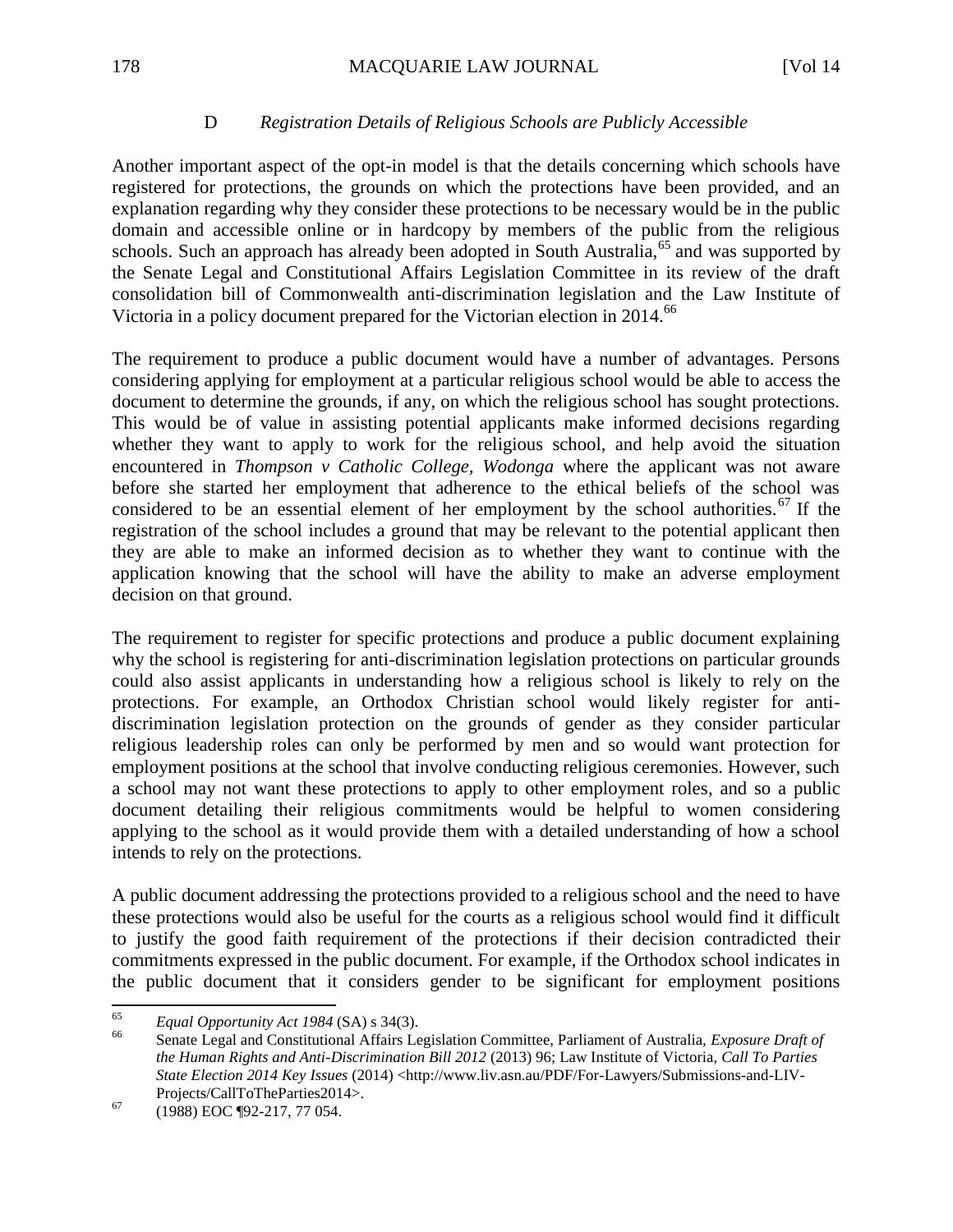involving religious worship but not for teaching and non-teaching roles then it would be likely that a court would reject an attempt by the school to rely on the protections to justify an employment decision that excluded a woman from a teaching and non-teaching role on the basis of her gender. Similarly the requirement to produce a public document justifying a school's need for the protections would assist the executive in determining whether to remove particular protections from a religious school.

The requirement for a religious school to produce a public document may also improve community cohesion as protections granted to individuals and groups under anti-discrimination legislation can be viewed with hostility by other members of the community not covered by the protections. Under the models currently used in Australian jurisdictions religious schools are not required to explain to the community their need for protections for their employment decisions. The requirement under the opt-in model for religious groups to produce a document explaining their need for these protections could serve the valuable role of defusing community tension through educating community members about the particular challenges and commitments of the religious group and the reasons why their schools need protections for their employment decisions. The message contained in the documents produced by religious schools is likely to be in the form of desiring to create an authentic religious community, rather than an expression of hostility or contempt towards certain individuals or groups. The likelihood of schools adopting this approach is supported by an empirical study conducted by Evans and Gaze into the reliance by religious schools on protections provided under anti-discrimination legislation. The authors stated that in none of their interviews

did the interviewee speak with hostility or contempt for people from other religions. Instead, the desire to have solely coreligionists as staff members was at least expressed in positive terms as the desire to create a community of shared values, rather than negative terms as the desire to exclude others who are undesirable, wrong-minded or less worthy.<sup>68</sup>

Further the public nature of the registration system and the ability of religious schools to modify or withdraw from any protections granted might stimulate debate within religious communities about whether particular protections are actually required by the religion. Such debate could lead to some religious communities reflecting more deeply on whether their commitments are authentic expressions of their religion, and if so, how best to explain those commitments to those who adopt different views. The flexibility of the registration system would also be useful for religious communities that have revised their theological understanding of the significance of particular attributes. Christian denominations, for example, that conclude that there is no significant theological difference between different genders or sexualities would be able to modify their registration to ensure the protections more closely comply with their new theological understanding.

A further advantage of the opt-in model compared to alternative models is that it would produce valuable evidence indicating the number of religious schools that want protections and the particular type of protections sought. This evidence would be useful to government bodies, nongovernment organisations, and a wide range of individuals. The information would be particularly useful to persons considering whether they want to send their children to the school,

<sup>68</sup> <sup>68</sup> Carolyn Evans and Beth Gaze, 'Discrimination by Religious Schools: Views From The Coal Face' (2010) 34 *Melbourne University Law Review* 392, 415.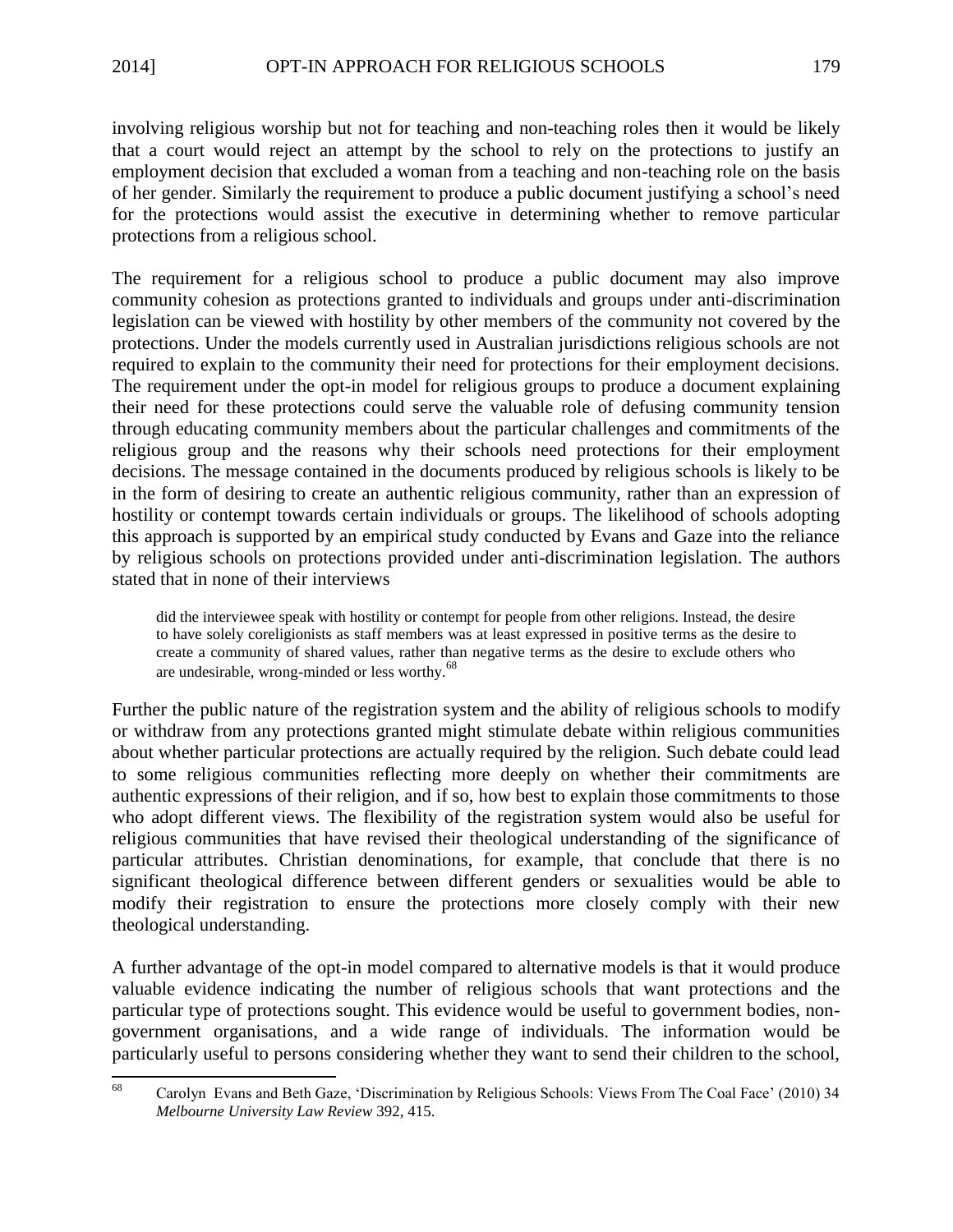attend the school themselves, donate money to the school or volunteer their time to help the school. The information would also be relevant in relation to the human rights education of students and others attending religious schools. If particular religious schools have sought protections on various grounds it could highlight to government and non-government organisations that it would be useful to focus human rights education campaigns specifically on these schools to ensure that those attending the schools appreciate the importance of respecting the diversity of persons that exist in the community.

# E *An Appropriate Respect for Religious Liberty and the Right to Equality*

A major problem with approaches such as the model used in NSW is that protections are provided to non-government schools, whether they are religious or non-religious, on most grounds covered by anti-discrimination legislation and for all employment positions regardless of whether such protections are desired by schools. The opt-in model better respects both the right to religious liberty and equality through restricting the protections so that they are only provided to religious schools and through adapting the protections to the actual needs of religious schools. However, the opt-in model also avoids two of the major flaws of court-based approaches: inadequate protection of a school's ability to select for mission fit, and the involvement of courts in complex legal and theological issues.

The opt-in model demonstrates appropriate respect for the importance of allowing religious schools to select teaching and non-teaching employees according to their mission fit through allowing religious schools to determine for themselves the grounds and the employment positions where mission fit is relevant and to register for protections accordingly. Providing this role to religious schools rather than to courts avoids the problem involved in a court-based approach where many teaching and non-teaching employment positions may be held to not have a sufficiently significant religious component to justify excluding individuals with poor mission fit from employment.

The capacity to periodically amend the nature of the registration is an important feature of the opt-in model that ensures that a school's ability to select employees for mission fit is appropriately protected. The ability to alter the scope of the registration is useful considering that views regarding the significance of attributes can change within religious groups, and antidiscrimination legislation can be amended to cover additional grounds that may be significant to some religious schools. The possibility of an expansion in coverage is particularly likely in jurisdictions such as NSW as the *Anti-Discrimination Act 1977* (NSW) currently does not prohibit a range of grounds that are prohibited by anti-discrimination legislation in other Australian jurisdictions. The *Equal Opportunity Act 2010* (Vic), for example, prohibits a variety of additional grounds including employment activity, lawful sexual activity, physical features, political belief or activity, and religious belief or activity.<sup>69</sup> The ability to amend the nature of the registration would allow religious schools to adapt the protections provided through the registration process to ensure that their ability to select employees for mission fit is adequately protected.

<sup>69</sup> <sup>69</sup> *Equal Opportunity Act 2010* (Vic) s 6.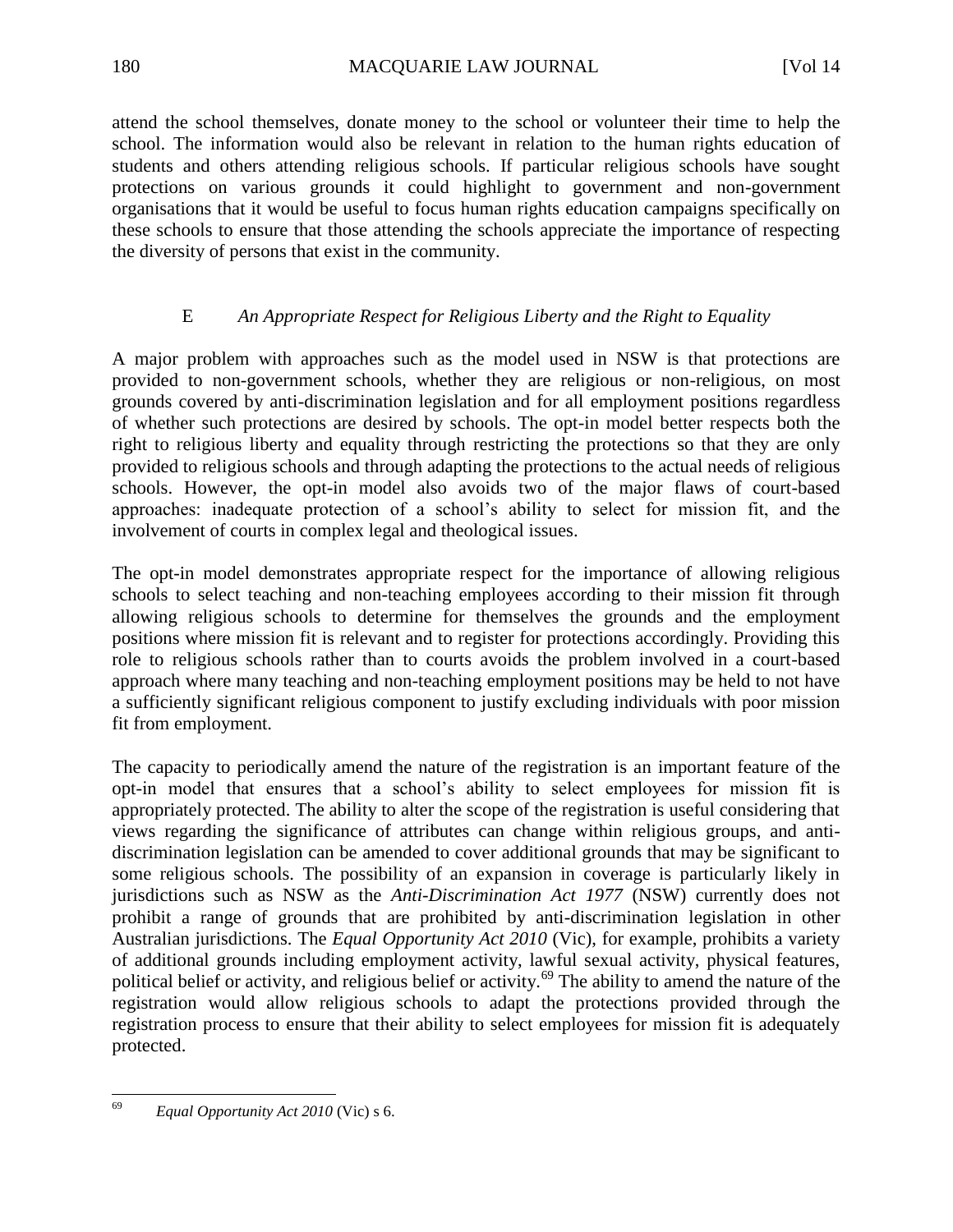A legitimate concern about the opt-in model is the likelihood that some religious schools may attempt to claim additional protections that cannot be justified according to the school's religion. However, the public nature of the registration process would significantly reduce the likelihood of this occurring as the details of the school's registration would likely be closely examined by community members — both within and outside of the religious group — and by the executive, which would place pressure on religious schools to avoid making claims for protections that could not be justified.

As the ability to select employees for mission fit is already provided to a variety of different groups constituted on grounds such as race, gender and sexuality,  $\frac{70}{10}$  a significant argument in favour of the opt-in model is that it better respects the right to equality compared to alternative approaches that do not provide similar protection to groups constituted on the grounds of religion. Under the opt-in model once a religious school has been registered they can make employment decisions on the basis of mission fit in the same way as many other groups.

The opt-in model could be criticised for failing to adequately respect the right to equality as it does impose additional regulations on religious schools not imposed on other groups. However, this differential treatment can be justified on account of the scope of the protections provided to religious schools considering that there are more than 1000 non-government schools in NSW employing more than 40 000 individuals.<sup>71</sup> The capacity for such a large number of people to be adversely affected justifies the State playing a greater role in regulating religious schools to ensure that they do not abuse the protections provided to them. It could also be argued that the additional features of the opt-in model are important safeguards to implement in regulating all groups, and that the preferable approach to adopt in ensuring equal treatment of groups is to amend the legislation to use the opt-in model for regulating all groups.

<sup>70</sup> Under section 20A(3) of the *Anti-Discrimination Act 1977* (NSW), for example, a registered club established with the principal object of providing benefits to a particular race is able to exclude persons not of that race from becoming members of the club. This protection is provided to clubs irrespective of whether the racial group on which the club is established has historically suffered from discrimination. A similar protection is also provided under section 34A(3) of the Act to registered clubs where membership of the club is only available to a particular gender. While section 27 of the *Equal Opportunity Act 2010* (Vic) permits political parties to 'discriminate on the basis of political belief or activity in the offering of employment'. In addition to the exceptions specified in anti-discrimination legislation specific exemptions from the operation of antidiscrimination provisions can be granted to organisations. The Anti-Discrimination Board of NSW, for example, granted an exemption from the *Anti-Discrimination Act 1977* (NSW) to an arts organisation to allow them to consider the race of the applicants in making employment decisions so that they could employ Indigenous staff members to provide services to the Indigenous community: Anti-Discrimination Board of New South Wales, *Current section 126 exemptions* (18 November 2014)

 $\langle$ http://www.antidiscrimination.justice.nsw.gov.au/adb/adb1\_antidiscriminationlaw/adb1\_exemptions/exemp tions 126.html>. A similar commitment was also demonstrated by the Victorian Civil and Administrative Tribunal, which granted an exemption from the *Equal Opportunity Act 1995* (Vic) to allow a gay club to refuse entry to persons who did not identify as homosexual males so that the club could preserve its distinct identity and create an environment where it could meet the needs of its patrons: *Peel Hotel Pty Ltd (Anti Discrimination Exemption)* [2007] VCAT 916; *Peel Hotel Pty Ltd (Anti Discrimination Exemption)* [2010] VCAT 2005.

<sup>71</sup> National Catholic Education Commission, *2011 Annual Report* (Canberra, 2011) 29–31; Non-government Schools Guide, *The NSW Schooling System* <http://www.privateschoolsguide.com/schooling-in-nsw>.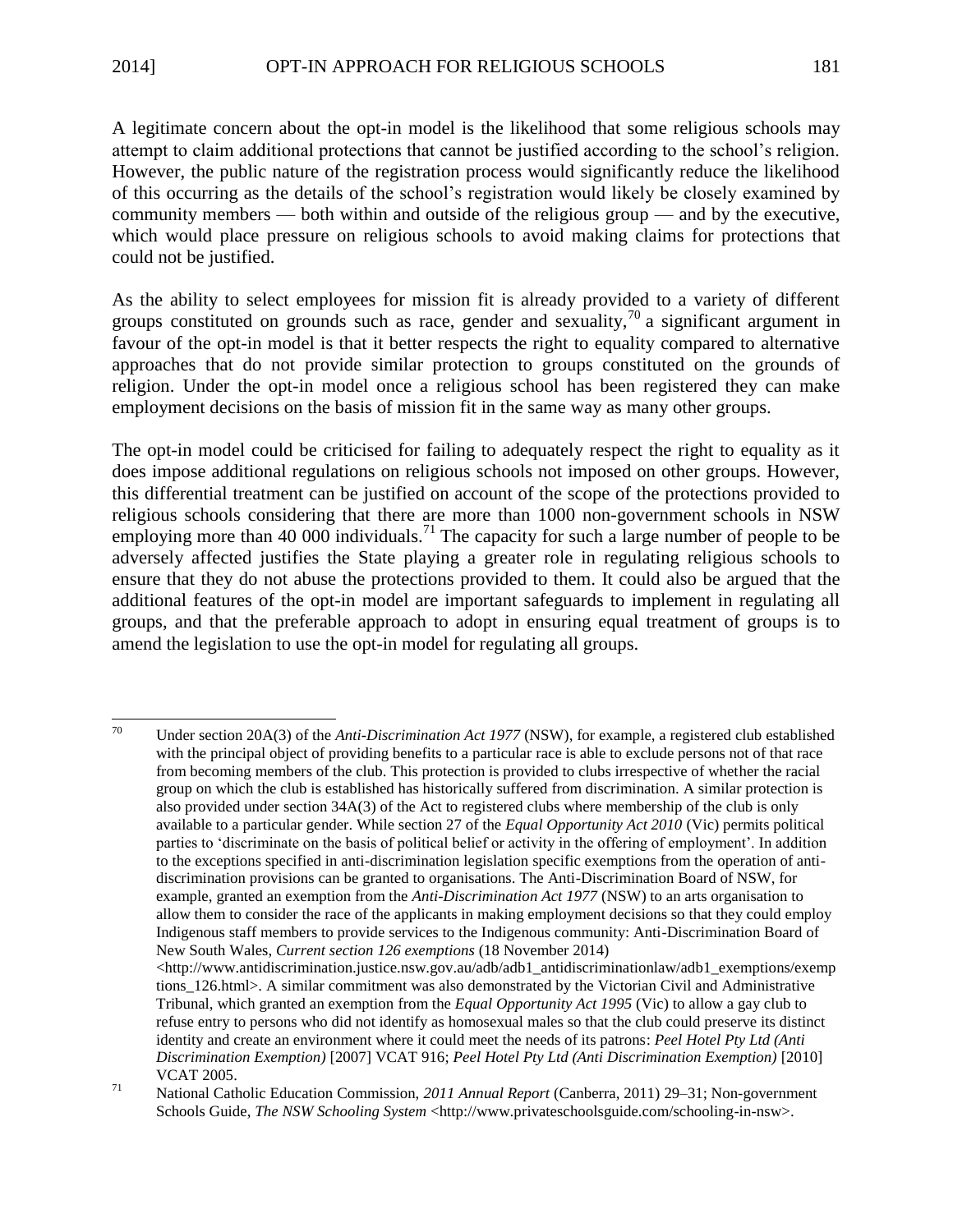A further benefit of the opt-in model is that it avoids the undesirable situation existing under alternative approaches where neither the religious school nor its employees are certain about their legal position. Once a religious school has registered for protections it will be able to make employment decisions on the grounds of mission fit without fear of litigation. Providing this confidence to religious schools is desirable to ensure that they are not inappropriately discouraged from attempting to build authentic religious communities — a particular problem for smaller religious schools that have limited resources to defend discrimination actions.

The opt-in model would also benefit employees as they will know in advance the position of the religious school. If the school has not registered for protections then a person will know that the school cannot make an adverse employment decision on various grounds. Further if a school has registered for protections then an employee will know that the school considers these grounds significant and so can decide to seek employment elsewhere, or work for the school knowing that an adverse decision may be made on those grounds and with the benefit of this knowledge take financial and non-financial steps to reduce the adverse impact of such a decision if it is ever made.

There will inevitably be some individuals who suffer from an adverse employment decision made by religious schools that would be permitted under the opt-in model. However, this is the same result that occurs for the similar protection provided to groups constituted on grounds such as race, gender and sexuality. The protection provided to these groups is often justified on the grounds of the right to equality. However, it is important to note that religious groups can justifiably claim similar protection as religion is an attribute that is protected in the same way that many other attributes are protected under international human rights instruments. For example, Article 26 of the *International Covenant on Civil and Political Rights* states that '[a]ll persons are equal before the law and are entitled without any discrimination to the equal protection of the law … the law shall prohibit any discrimination and guarantee to all persons equal and effective protection against discrimination on any ground such as race, colour, sex, language, *religion* … or other status'.<sup>72</sup> Similarly, under Article 2 of the *International Covenant on Economic, Social and Cultural Rights* an obligation is imposed on States to protect rights contained in the Covenant 'without discrimination of any kind as to race, colour, sex, language, *religion* ... or other status'.<sup>73</sup> Further the possibility of the executive intervening to remove or modify the protections would place ongoing pressure on religious schools to not abuse the protections, and to ensure that when they do rely on the protections they do so in a way that is respectful of any persons who may be adversely affected.

 $72$ <sup>72</sup> *International Covenant on Civil and Political Rights*, opened for signature 16 December 1966, 999 UNTS 171 (entered into force 23 March 1976) art 26 (emphasis added).

<sup>73</sup> *International Covenant on Economic Social and Cultural Rights*, opened for signature 16 December 1966, 999 UNTS 3 (entered into force 3 January 1976) art 2(2) (emphasis added). See also *American Convention on Human Rights*, opened for signature 22 November 1969, 1144 UNTS 123 (entered into force 18 July 1978) arts 1, 24; *African Charter on Human and Peoples' Rights*, opened for signature 27 June 1981, 1520 UNTS 217 (entered into force 21 October 1986) arts 3, 19; *Declaration on the Elimination of All Forms of Intolerance and of Discrimination Based on Religion or Belief*, GA Res 36/55, 36 UN GAOR, 36<sup>th</sup> sess, Supp No 51, UN Doc A/36/684 (25 November 1981) art 2; *Declaration on the Rights of Persons Belonging to National or Ethnic, Religious and Linguistic Minorities, GA Res 47/135, UN GAOR, 47<sup>th</sup> sess, 92<sup>nd</sup> plen mtg,* Supp No 49, UN Doc A/47/49 (18 December 1992) arts 2–4.